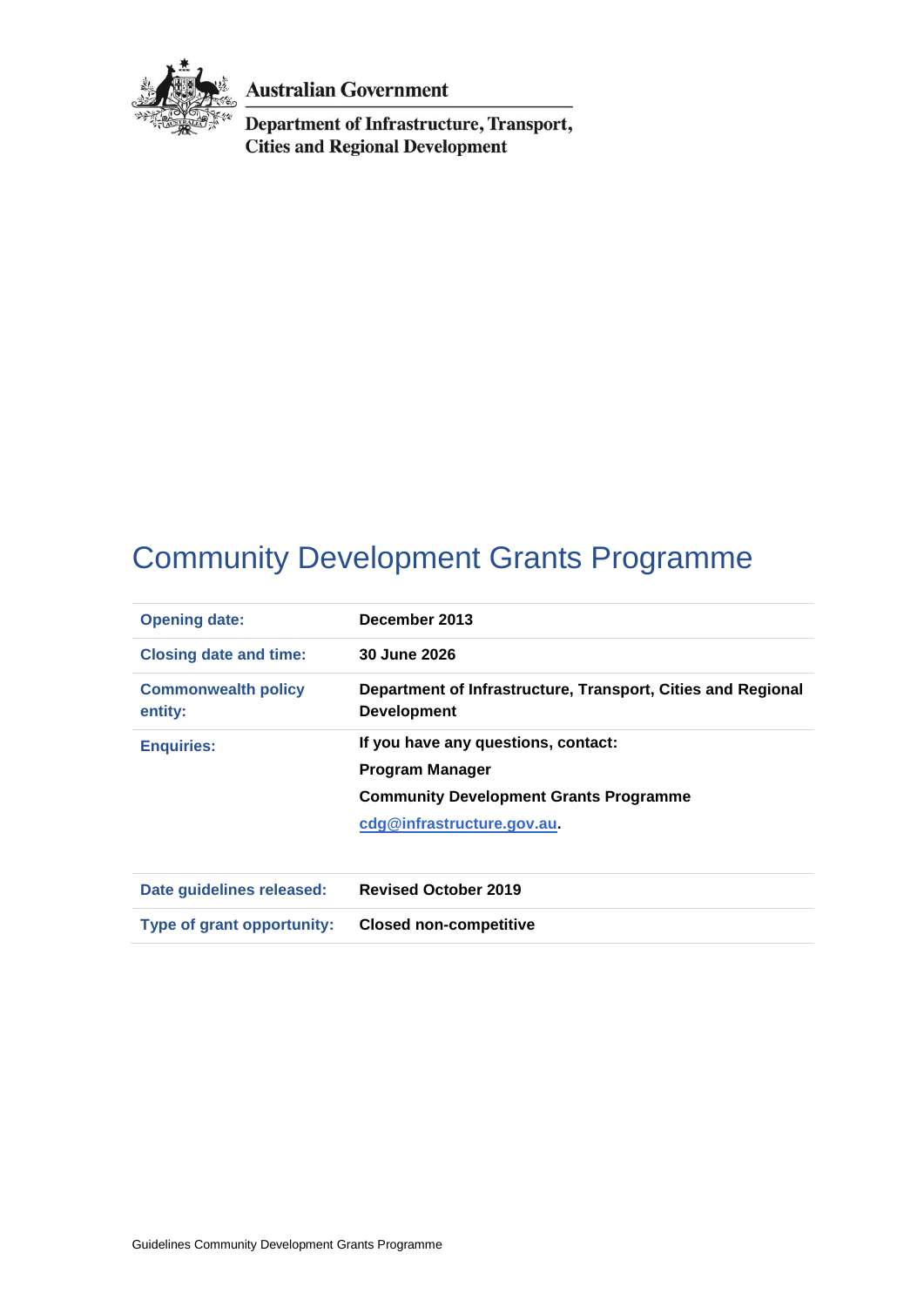## **Contents**

| 1. |      |  |  |
|----|------|--|--|
|    | 1.1  |  |  |
| 2. |      |  |  |
| 3. |      |  |  |
|    | 3.1  |  |  |
|    | 3.2  |  |  |
| 4. |      |  |  |
|    | 4.1  |  |  |
|    | 4.2  |  |  |
|    | 4.3  |  |  |
| 5. |      |  |  |
|    | 5.1  |  |  |
|    | 5.2  |  |  |
|    | 5.3  |  |  |
| 6. |      |  |  |
|    | 6.1  |  |  |
|    | 6.2  |  |  |
|    | 6.3  |  |  |
|    |      |  |  |
|    | 7.1  |  |  |
|    | 7.2  |  |  |
|    | 7.3  |  |  |
| 8. |      |  |  |
|    | 8.1  |  |  |
|    | 8.2  |  |  |
|    | 8.3  |  |  |
|    |      |  |  |
|    | 9.1  |  |  |
|    |      |  |  |
|    | 10.1 |  |  |
|    | 10.2 |  |  |
|    | 10.3 |  |  |
|    | 10.4 |  |  |
|    |      |  |  |
|    |      |  |  |
|    | 12.1 |  |  |
|    | 12.2 |  |  |
|    | 12.3 |  |  |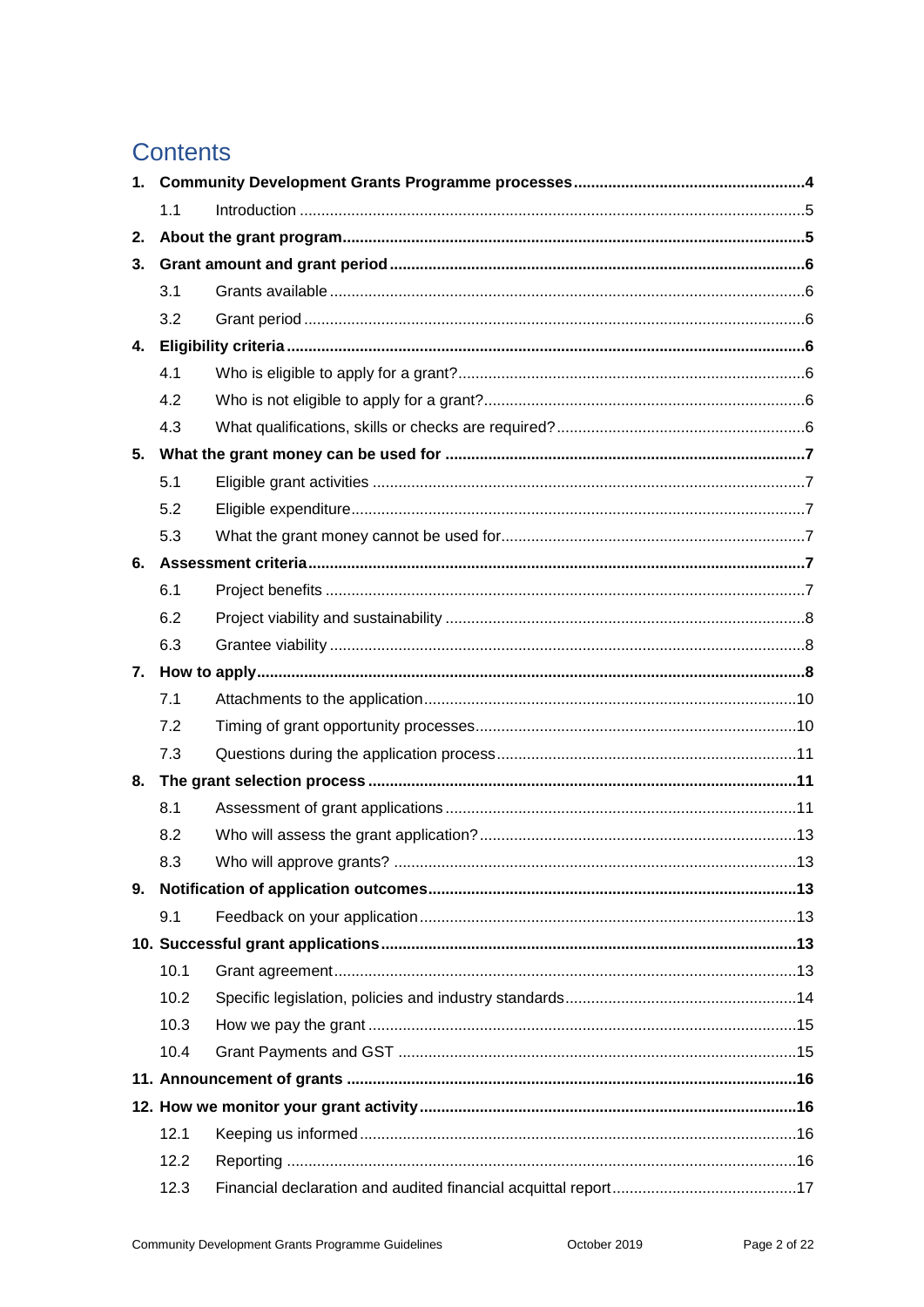| 12.4 |  |
|------|--|
| 12.5 |  |
| 12.6 |  |
| 12.7 |  |
|      |  |
|      |  |
| 13.2 |  |
| 13.3 |  |
| 13.4 |  |
| 13.5 |  |
|      |  |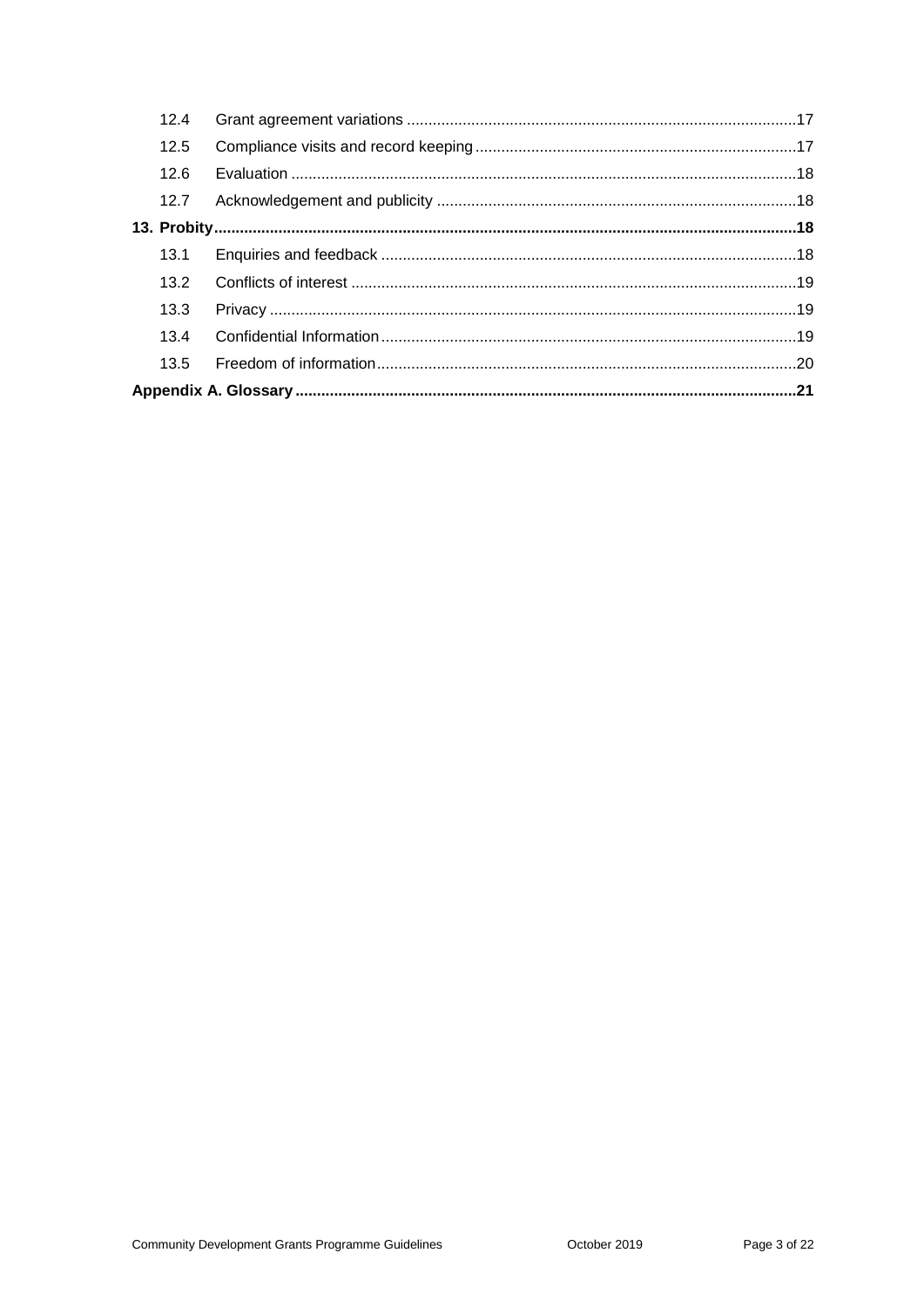## 1. Community Development Grants Programme processes

#### **The Community Development Grants Programme is designed to achieve Australian Government objectives**

This grant opportunity is part of the Community Development Grants Programme (CDG Programme), which contributes to the Department of Infrastructure, Transport, Cities and Regional Development (Department) Outcome 3. The Department (we) works with stakeholders to plan and design the grant program according to the

*[Commonwealth Grants Rules and Guidelines](https://www.finance.gov.au/sites/default/files/commonwealth-grants-rules-and-guidelines.pdf) (CGRGs).*  $\blacktriangledown$ 

#### **The grant opportunity opens**

We publish the grant guidelines on [GrantConnect.](http://www.grants.gov.au/)

The Australian Government selects projects to be invited to submit a Request for Information form. J

#### **You complete and submit a Request for Information form**

We invite organisations responsible for projects identified by the Australian Government to submit an application using the Request for Information form.

You complete the application and address the eligibility and assessment criteria to be considered for a grant.

↓

#### **We assess all grant applications**

We assess the application against eligibility criteria and against the assessment criteria including an overall consideration of value with relevant money.

## ↓ **We make grant recommendations**

We provide advice to the decision maker on the merits of the application relative to the CDG Programme Guidelines, and whether the proposed project represents a proper use of Commonwealth funds.

↓

### **Grant decisions are made and you are notified of the outcome**

The decision maker decides on funding for the proposed project and advises you of the decision. ↓

#### **We enter into a grant agreement**

We will negotiate and enter into a grant agreement (agreement) with you if the project is successful to receive funding. The type of agreement is based on the nature of the grant and will be proportional to the risks involved.

#### J

#### **Delivery of grant**

You undertake the grant activity as set out in your agreement. We manage the grant by working with you, monitoring your progress and making payments.

#### J

#### **Evaluation of the Community Development Grants Programme**

We evaluate your grant activity and the CDG Programme Outcomes as a whole. We base this on information you provide to us and that we collect from various sources.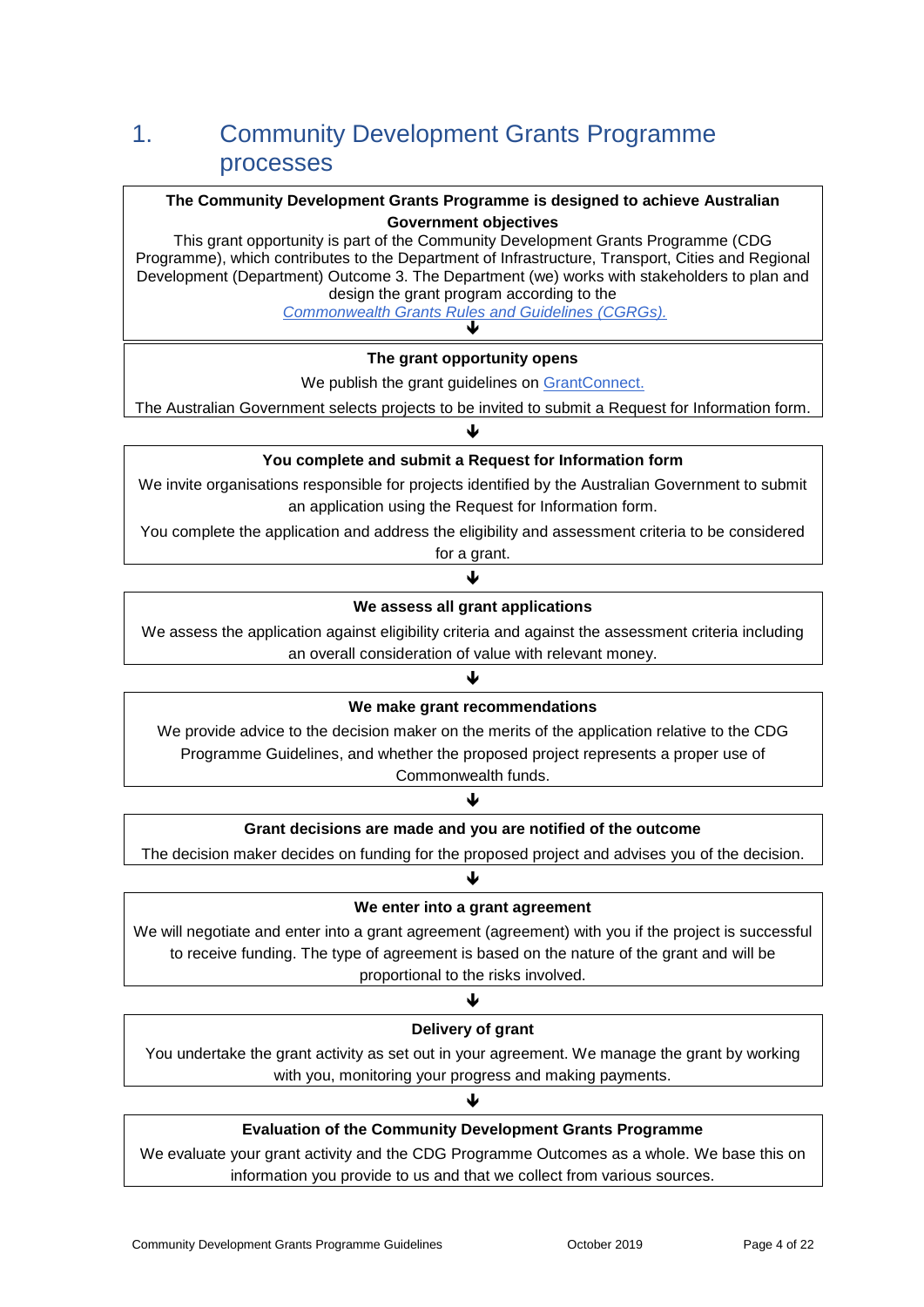#### **1.1 Introduction**

These Guidelines contain information for the Community Development Grants Programme (CDG Programme).

You must read these guidelines before filling out a Request for Information form.

This document sets out:

- the purpose of the grant program opportunity
- the eligibility and assessment criteria
- how grant applications are considered and selected
- how grantees are notified and receive grant payments
- how grantees will be monitored and evaluated
- responsibilities and expectations in relation to the opportunity.

This grant opportunity and process will be administered by the Department (us).

We have defined key terms used in these Guidelines at **Appendix A**.

## 2. About the grant program

The Australian Government established the CDG Programme in 2013.

The program will be delivered under Outcome 3:

 Strengthening the sustainability, capacity and diversity of our cities and regional economies including through facilitating local partnerships between all levels of government and local communities; through reforms that stimulate economic growth; and providing grants and financial assistance.

The objective of the CDG Programme (program) is:

 to support needed infrastructure that promotes stable, secure and viable local and regional economies.

The intended outcomes of the program are:

- to construct and/or upgrade facilities to provide long term improvements in social and economic viability of local communities
- to create jobs in the delivery of projects and ongoing use of the infrastructure
- to improve social amenity, increased health and wellbeing and social cohesion by utilisation of the infrastructure by community groups

This program delivers the government's election commitments and other identified projects for community and regional infrastructure.

Only projects identified by the Australian Government will be considered for funding under the CDG Programme, including the Government Election Commitments since 2013 and other government initiated projects.

The CDG Programme is a non-competitive grants program. If your project has been identified to receive grant funding you will be contacted by the Australian Government.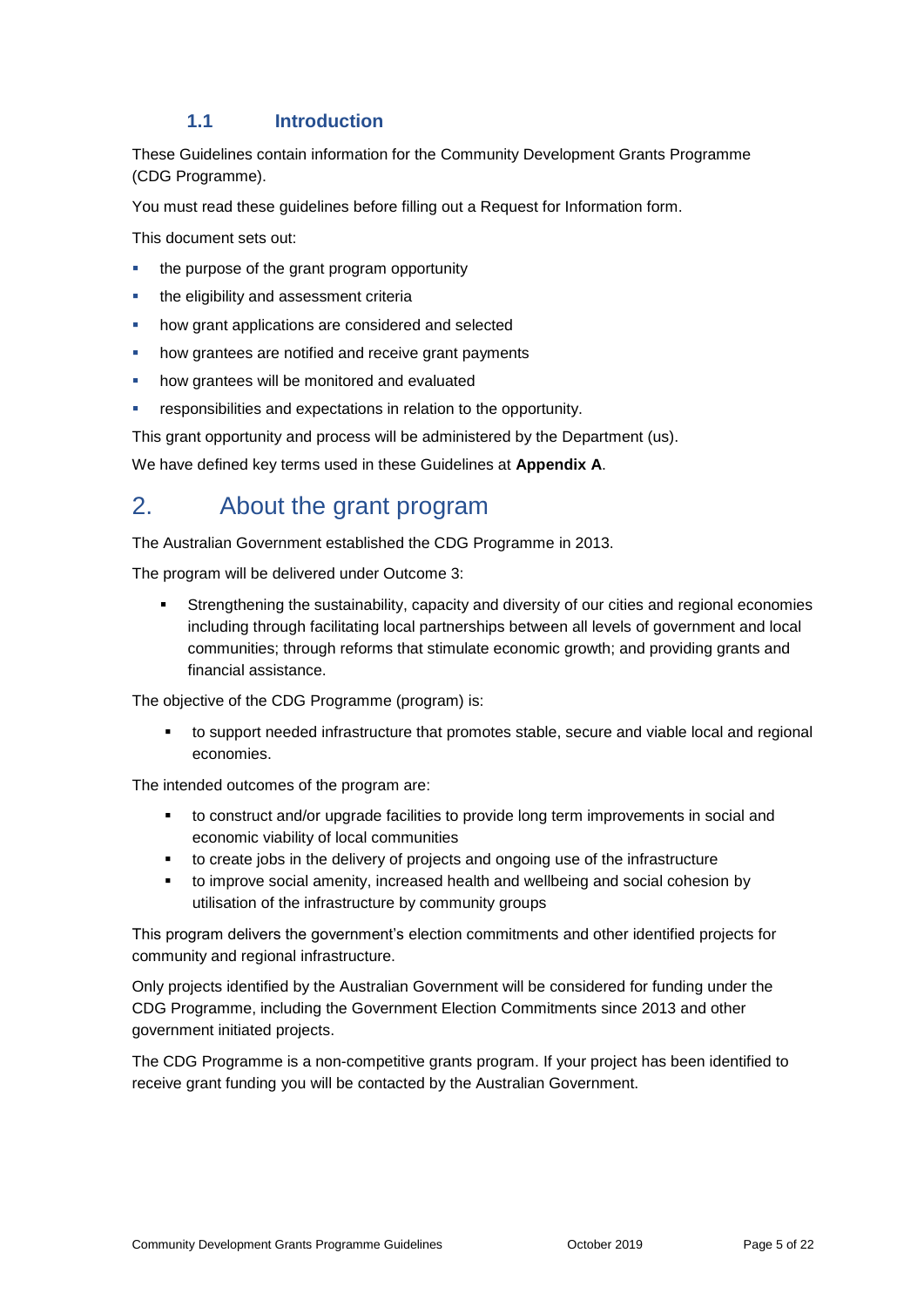We administer the program according to the *[Commonwealth Grants Rules and Guidelines](https://www.finance.gov.au/sites/default/files/commonwealth-grants-rules-and-guidelines.pdf)* (CGRGs)*<sup>1</sup> .*

## 3. Grant amount and grant period

## **3.1 Grants available**

The Australian Government has committed funding to 2025-26 for the CDG Programme.

There is no minimum or maximum grant amount but grants cannot exceed the amount committed to individual projects by the Government.

The Australian Government will identify projects and provide formal advice inviting applicants to submit a Request for Information form to us.

### **3.2 Grant period**

Funding will be available for Australian Government identified projects that are scheduled for completion and final payment made before 30 June 2026.

## 4. Eligibility criteria

We cannot consider your application if you do not satisfy all the eligibility criteria.

#### **4.1 Who is eligible to apply for a grant?**

To be eligible you must:

be a legal entity

-

have an Australian Business Number (ABN) or an Australian Company Number (ACN).

Only projects identified by the Australian Government will be considered for funding under the CDG Programme.

### **4.2 Who is not eligible to apply for a grant?**

You are not eligible to apply if you have not been identified by the Australian Government to receive funding under the CDG Programme.

General applications by organisations for projects not identified by the Australian Government will not be accepted by us.

## **4.3 What qualifications, skills or checks are required?**

If you are successful, personnel working on the grant project may be required to meet certain qualifications, accreditation, registration or checks such as a Working with Children check or Working with Vulnerable People registration. These requirements will be identified in the agreement.

Your organisation will also be asked to declare compliance with certain regulations (refer to Section 10.2), where applicable. These requirements will be identified in the agreement.

<sup>1</sup> <https://www.finance.gov.au/sites/default/files/commonwealth-grants-rules-and-guidelines.pdf>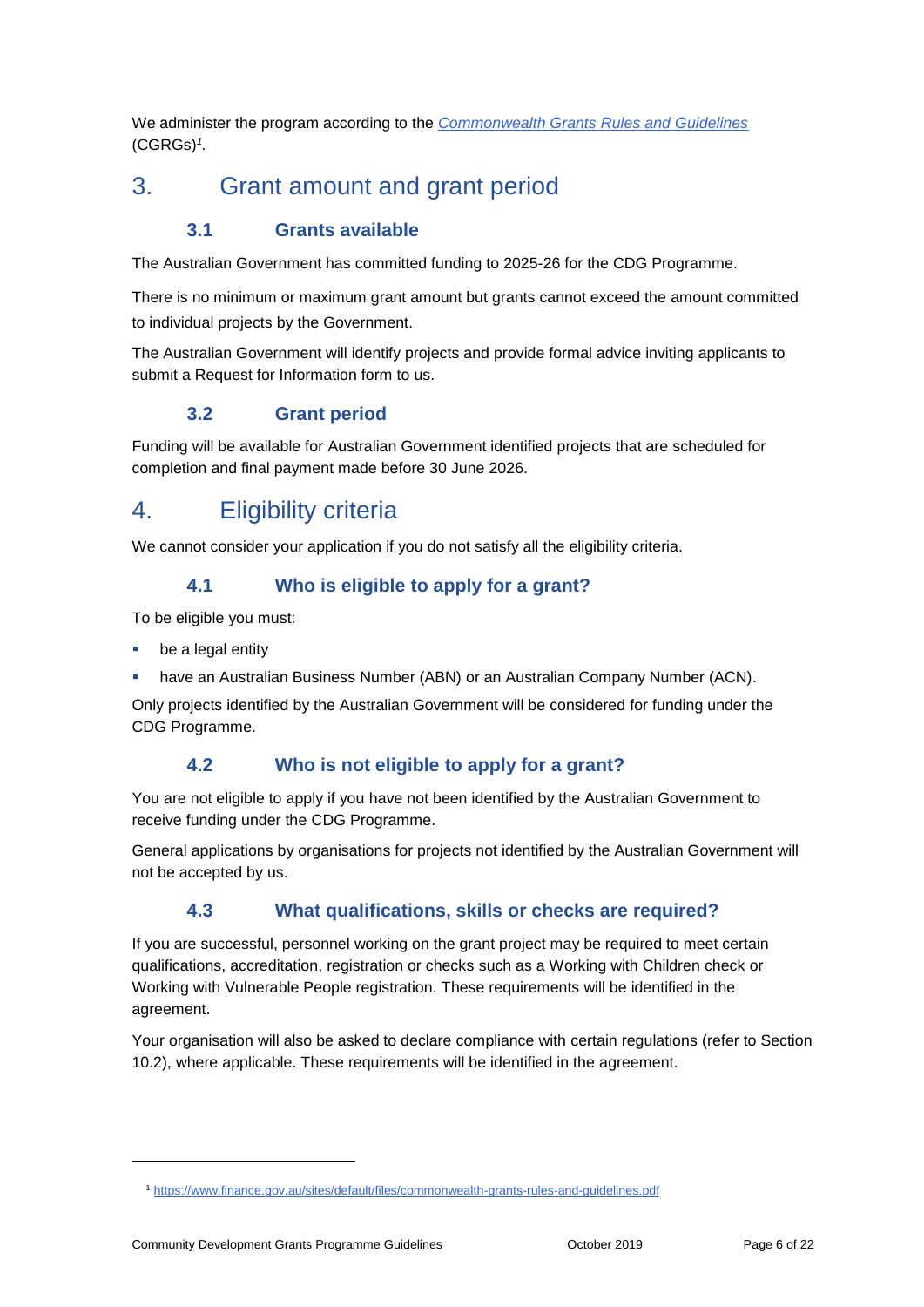## 5. What the grant money can be used for

## **5.1 Eligible grant activities**

To be eligible your grant project must be consistent with the intent of the announced commitment.

### **5.2 Eligible expenditure**

You can only spend the grant on eligible expenditure you have incurred on eligible grant activities or agreed project activities.

Eligible expenditure items will be negotiated with us in the agreement.

If your application is successful, we may ask you to verify project costs that you provided in your Request for Information form. You may need to provide evidence such as quotes for major costs. Not all expenditure on your grant project may be eligible for grant funding. The Program Delegate makes the final decision on what is eligible expenditure and may give additional guidance on eligible expenditure if required.

You must incur the expenditure on your grant project between the start and end date of the project, or completion date for your grant project for it to be eligible.

### **5.3 What the grant money cannot be used for**

You cannot use the grant for the following activities:

- ongoing operational and maintenance costs
- existing staff member salaries of your organisation.

## 6. Assessment criteria

We will assess the information provided in your Request for Information form to decide if the assessment criteria has been met.

You must address all of the assessment criteria in the Request for Information form. All criteria have equal weighting:

- project benefits
- **•** project viability and sustainability
- grantee viability.

The amount of detail and supporting evidence you provide in your application should be relative to the size, complexity and grant amount requested.

The Request for Information form requires you to provide key information to support claims against these criteria.

#### **6.1 Project benefits**

This assessment criterion is intended to determine whether a project will contribute to the CDG Programme Outcome.

Key considerations for assessing the project benefits will include, but may not be limited to:

- the project alignment with the CDG Programme objectives
- information required to measure whether a project has contributed to the CDG Programme Outcome including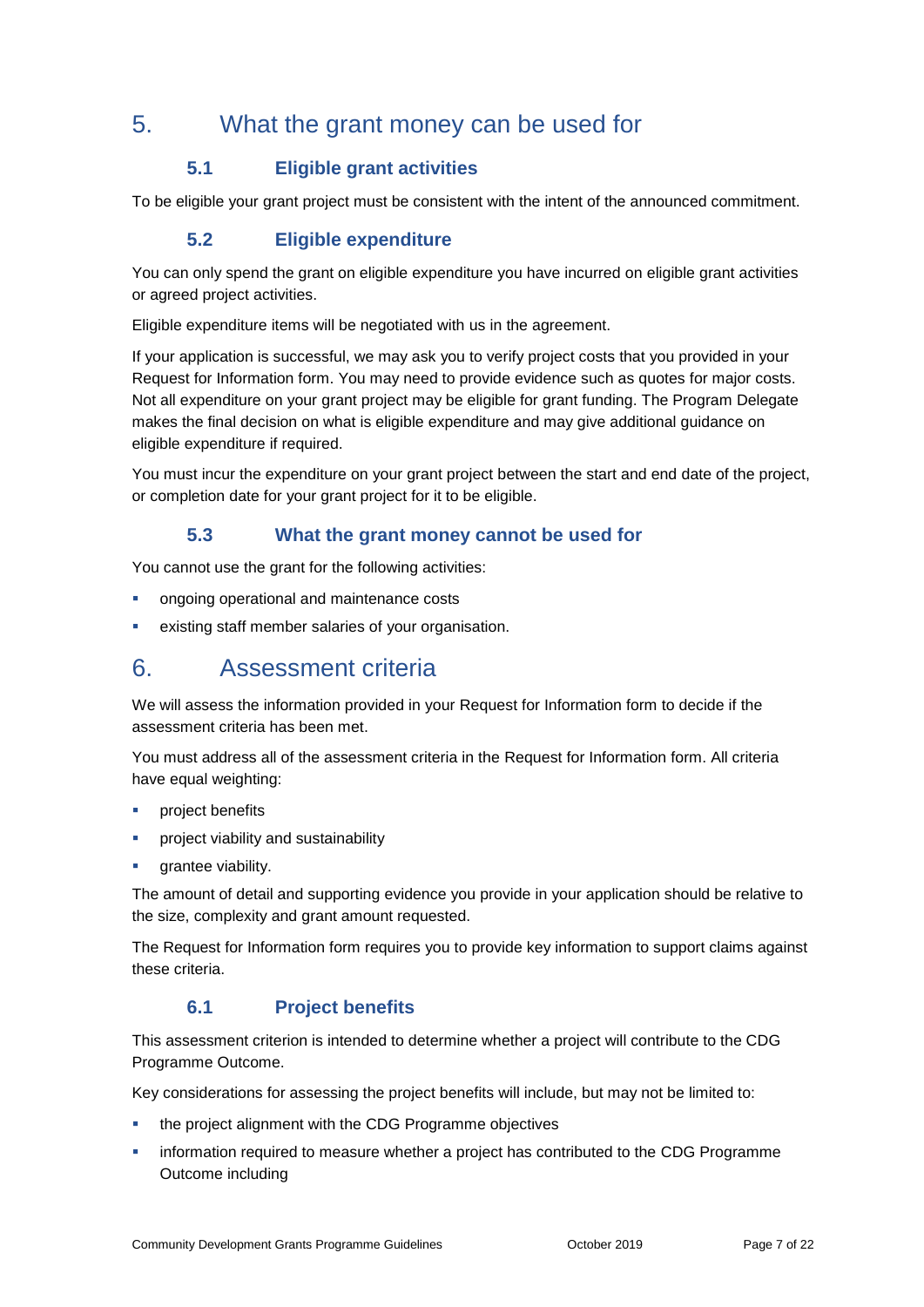- the number of jobs created
- **EXECUTE:** level of community participation
- **EXECO** level of economic activity
- whether the grantee is able to collect this information.

### **6.2 Project viability and sustainability**

This assessment criterion is intended to identify and consider the complexity of the project, the risks associated with its delivery and ongoing management and the capability of the grantee to deliver and maintain the project.

Key considerations will include, but may not be limited to:

- how well the project has been scoped and costed by the grantee
- how the grantee plans to secure partnership funding (both in-kind and cash) for the project, where required
- how well the grantee has assessed delivery risks and treatments for these risks
- how the grantee aims to maintain the project in the future.

## **6.3 Grantee viability**

This assessment criterion will be appropriate for the value of the project and the risk rating. Assessment is intended to establish the financial stability of the grantee and their capacity to meet costs associated with the delivery of the project.

For higher value/higher risk projects, this will include the ability of a grantee to generate sufficient income to meet operating payments, debt commitments and, where applicable, to allow growth.

Key considerations may include:

- what is the grantee's level of liquidity (its ability to pay its debts when they fall due) and solvency (does it have enough assets to cover liabilities)
- what is the quality of the grantee's financial governance (policies and procedures to ensure that financial information is complete and accurate, and this information is being used for decisionmaking)
- what is the grantee's ability to secure partner funding to meet the cost of the project, where required
- the grantee's history in managing grant funding from governments.

## 7. How to apply

1

Before applying, you must read and understand these Guidelines, the sample Request for Information form and the sample agreements, which are available on our website at [www.infrastructure.gov.au.](https://www.regional.gov.au/regional/programs/community-development-grants.aspx)

These Guidelines are also found at [GrantConnect.](http://www.grants.gov.au/) Any alterations and addenda<sup>2</sup> will be published on GrantConnect and by registering on this website, you will be automatically notified on any changes. GrantConnect is the authoritative source for grants information.

<sup>2</sup> Alterations and addenda include but are not limited to: corrections to currently published documents, changes to close times for applications, Questions and Answers (Q&A) documents and Frequently Asked Questions (FAQ) documents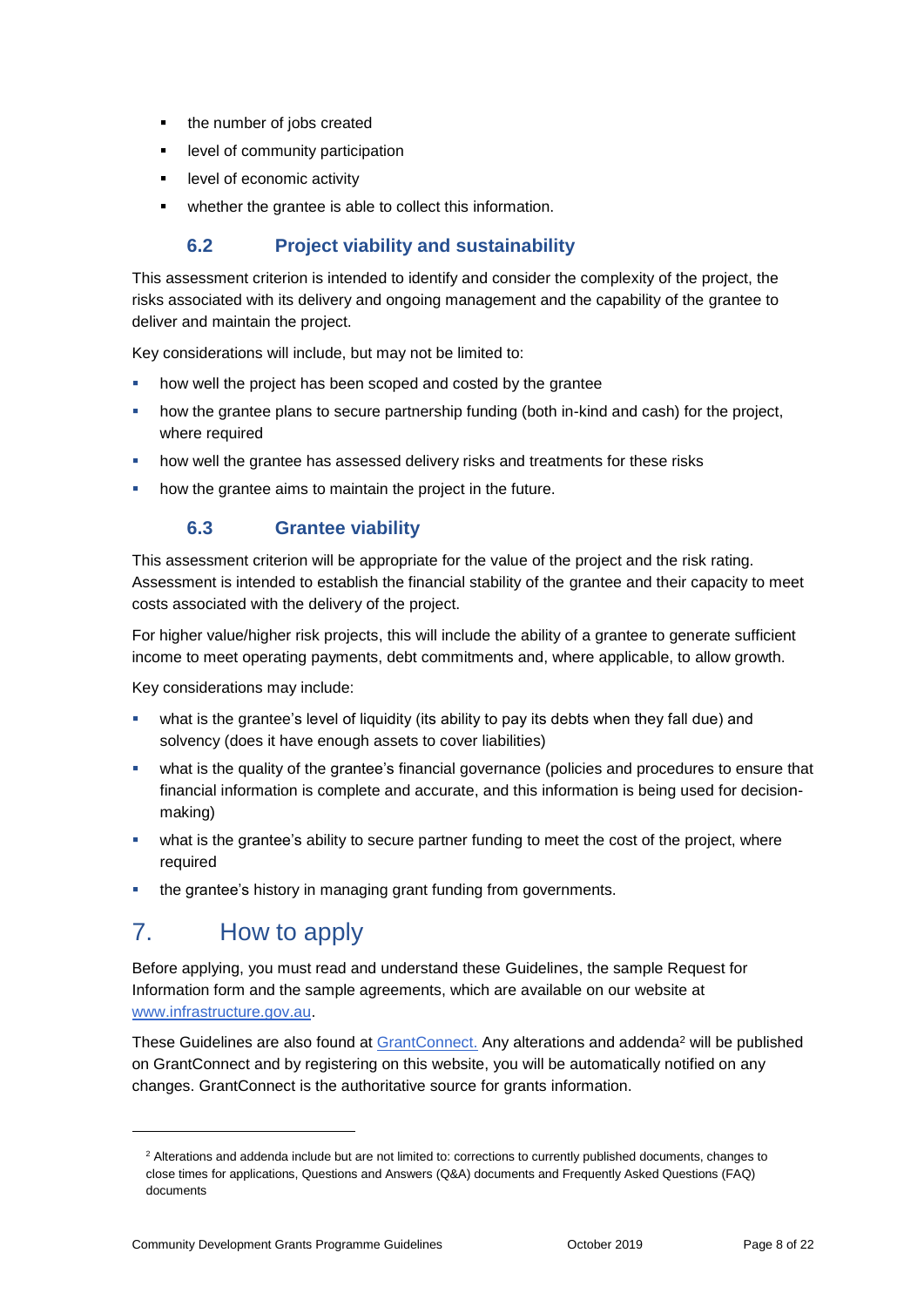We will write to grantees of identified projects outlining the process for progressing a request for funding. This correspondence will include web links for the:

- **CDG Programme Guidelines**
- **Request for Information form**
- a request to provide relevant supporting information to assist with the assessment.

To apply you must:

- complete the Request for Information form
- provide all the information requested
- address all eligibility criteria and assessment criteria
- include all necessary attachments
- submit your application within three months of official notification in writing to us that a project has been identified for funding consideration.

You are responsible for ensuring that your application is complete and accurate. Giving false or misleading information is a serious offence under the *[Criminal Code 1995](http://www8.austlii.edu.au/cgi-bin/viewdoc/au/legis/cth/consol_act/cca1995115/sch1.html)* and we will investigate any false or misleading information and may exclude your application from further consideration.

If you find an error in your application after submitting it, you should contact us immediately by email at [cdg@infrastructure.gov.au.](mailto:cdg@infrastructure.gov.au) We will acknowledge that we have received your application within two working days.

If we find an error or information that is missing, we may ask for clarification or additional information from you that will not change the nature of your application.

You should keep a copy of your application and any supporting documents.

If you need further guidance around the application process or if you are unable to submit an application online contact us at [cdg@infrastructure.gov.au.](mailto:cdg@infrastructure.gov.au)

Projects are expected to be 'tender ready' at the time the Request for Information is submitted.

 'tender ready' means a project has been scoped, costed and planned sufficiently, that the Australian Government is confident the supplier market can be formally approached and the project will not be unnecessarily delayed by known or expected factors.

Requests for additional funding from the Australian Government will not be considered.

Requests to change the scope of the project or partnership arrangements that do not involve the provision of additional funding by the Australian Government will need to be supported by relevant documentation in order for us to undertake an assessment of the request for decision.

We can only accept applications using the Request for Information form and all the requirements of this form need to be addressed, unless other arrangements are advised by us.

We will contact you should further information be required to support the application.

Further:

- requests for extension to the determined submittal date, or a change of scope, must be provided to us in writing, clearly stating the reasons for delay and revised timeframes for project delivery, prior to the submission due date.
- we will make a recommendation to the decision maker (the relevant Minister) as to whether a change of scope should be considered, or further time should be allowed for the grantee to submit the project information or that the funding commitment should be withdrawn.

Requests for Information may be submitted in the following manner: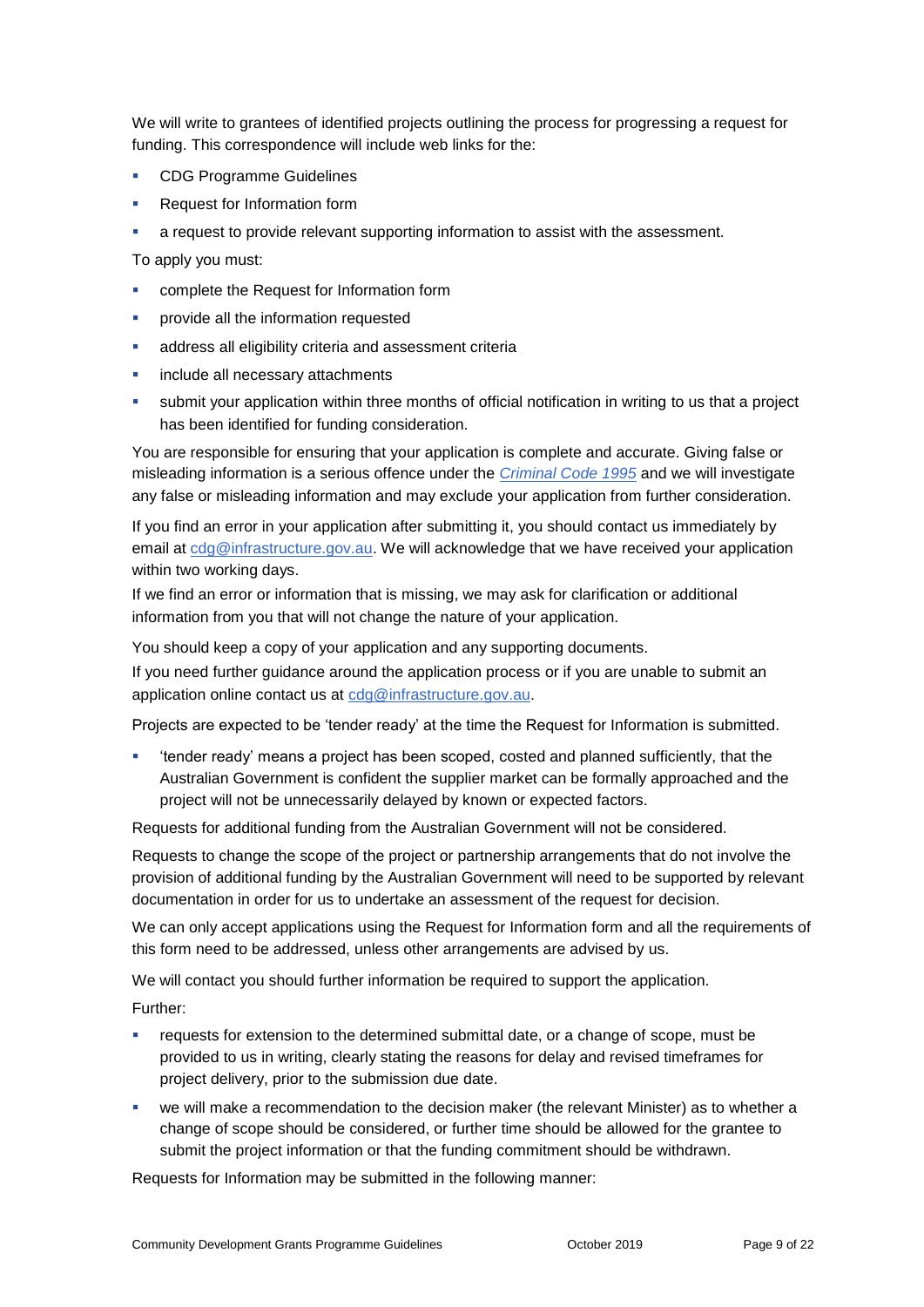**Email to: [cdg@infrastructure.gov.au](mailto:cdg@infrastructure.gov.au)** 

OR

 $\blacksquare$  In writing to:

Programme Manager Community Development Grants Programme Regional Programs Branch Department of Infrastructure, Transport, Cities and Regional Development GPO Box 594 CANBERRA ACT 2601

### **7.1 Attachments to the application**

You must attach supporting documentation to the Request for Information form in line with the instructions provided within the form. You should only attach requested documents listed in the Request for Information form. We may not consider information in attachments that we do not request.

## **7.2 Timing of grant opportunity processes**

The completed Request for Information form along with supporting documentation is to be submitted within three months of the date the email invitation request is sent by us.

If you are unable to submit a completed Request for Information form with relevant supporting documentation within three months, you must request an extension to us in writing.

Once we receive your completed Request for Information, we will undertake a value with relevant money assessment of the project proposal.

Once an assessment of the project has been completed, a recommendation on funding will be provided to the decision maker.

The decision maker will consider whether the proposal will make proper use of Commonwealth resources, as required by Commonwealth legislation, and whether any specific requirements will be imposed as a condition of funding, should funding be approved.

Funding approval is at the discretion of the decision maker.

If the project is approved, you will be notified in writing and will be required to negotiate and enter into an agreement with the Australian Government prior to any payments being made.

Timelines for approval and notification will be dependent upon the grantee providing sufficient project information for an assessment to be completed.

#### Table 1: Expected timing for this grant opportunity on submission of sufficient information to complete an assessment

| Activity                                                       | Timeframe                        |
|----------------------------------------------------------------|----------------------------------|
| Assessment of applications                                     | 4 weeks                          |
| Approval of outcomes of selection process                      | 4 weeks                          |
| Negotiations and award of grant agreements                     | 1-4 weeks                        |
| Earliest start date of [grant activity or<br>project/services] | Negotiated through the agreement |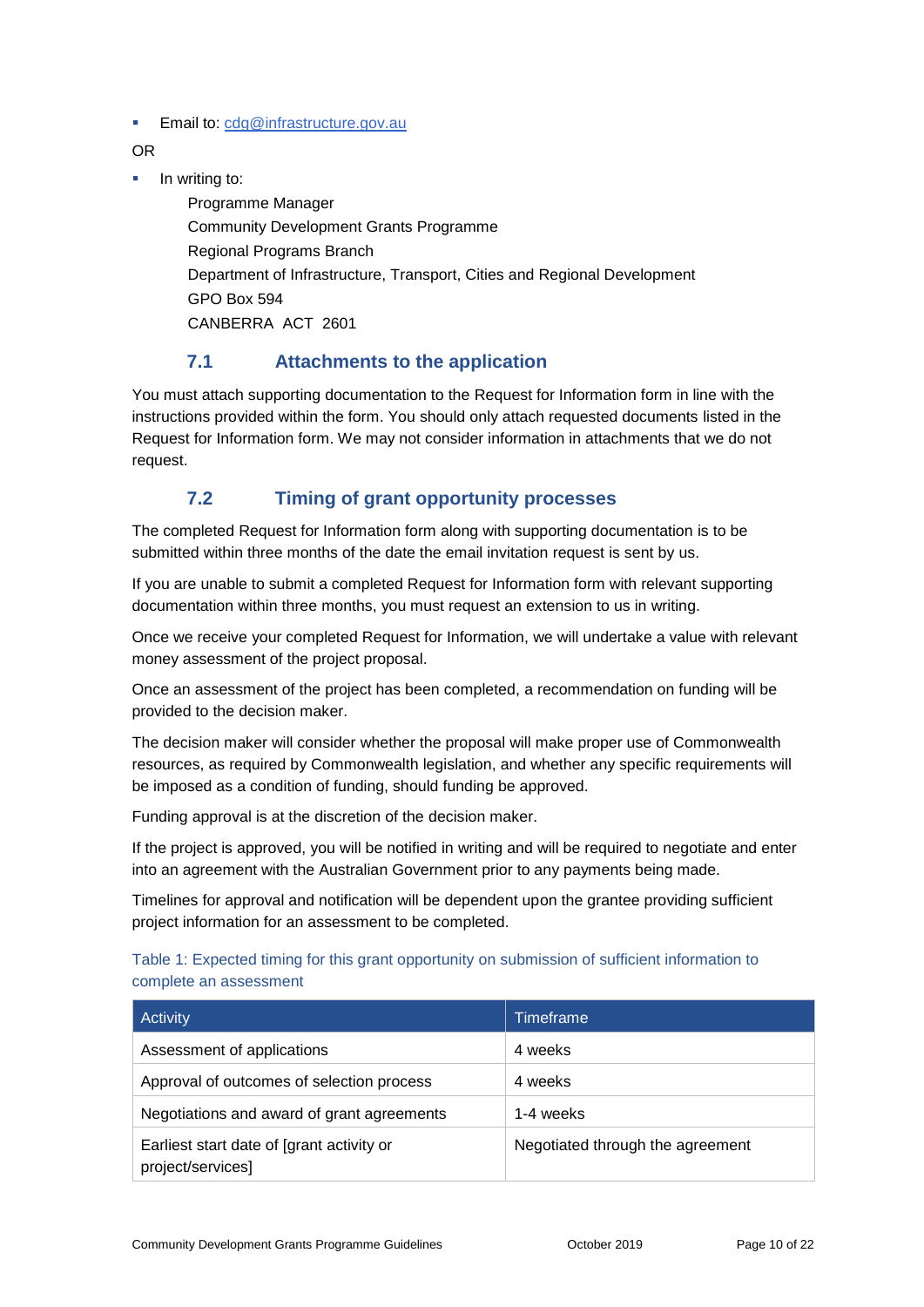| Activity                                | Timeframe                         |
|-----------------------------------------|-----------------------------------|
| End date of grant activity or agreement | Negotiated through the agreement. |

## **7.3 Questions during the application process**

If you have any questions during the application period, contact us by email at cdg@infrastructure.gov.au.

## 8. The grant selection process

## **8.1 Assessment of grant applications**

Based on the information provided in the Request for Information form, we will undertake a value with relevant money assessment of proposals against the assessment criteria (see Section 6).

The value with relevant money assessment will be appropriate for the value and risk rating of the project and will include identifying risks to the Australian Government and to the project.

We consider your application on its merits, based on:

- how well it meets the criteria
- whether it provides value with relevant money
- if the project involves reasonable cost having regard to the quality and quantity of deliverables proposed
- has a risk profile that is acceptable to the Australian Government, with any identified risk able to be efficiently and effectively managed.

The threshold level of the project will then determine the agreement.

Any risks specific to a project will be notified to you in the advice of a funding decision.

The threshold levels and risks assessed are:

| <b>Threshold Level</b>                                  | <b>Type of Agreement</b> | <b>Factors considered</b>                                                                                                                                                                                                                                                                                                                                      |
|---------------------------------------------------------|--------------------------|----------------------------------------------------------------------------------------------------------------------------------------------------------------------------------------------------------------------------------------------------------------------------------------------------------------------------------------------------------------|
| Threshold One - Low Risk /<br><b>Low Value Projects</b> | Letter of Agreement      | Does the grant involve purchasing or<br>leasing land or buildings?                                                                                                                                                                                                                                                                                             |
| $\leq$ \$80,000 total project value                     |                          | Does the grant involve complex<br>intellectual property rights?                                                                                                                                                                                                                                                                                                |
|                                                         |                          | Is the grantee located outside Australia?                                                                                                                                                                                                                                                                                                                      |
|                                                         |                          | Grantee's grant management history<br>with Commonwealth, state and local<br>governments.                                                                                                                                                                                                                                                                       |
|                                                         |                          | Project Scope, that is if the project is a<br>simple or low risk construction project<br>such as planning projects, renovation or<br>upgrades to existing buildings,<br>installation of awnings or shade<br>structures, erecting fences, upgrades to<br>sports ground lighting, sports ground<br>drainage improvements and the<br>purchase and installation of |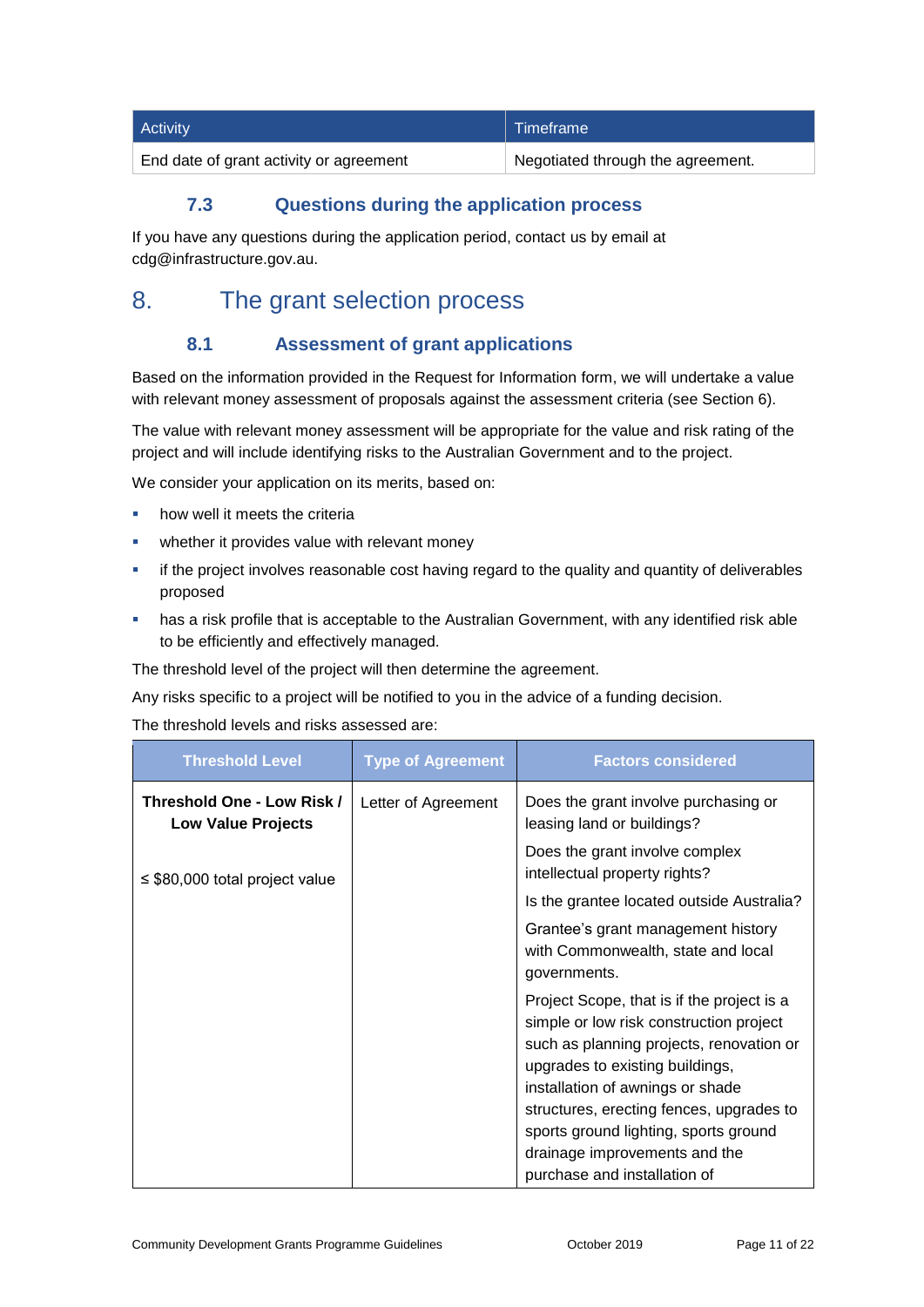| <b>Threshold Level</b>                                                  | <b>Type of Agreement</b>           | <b>Factors considered</b>                                                                                                                                     |
|-------------------------------------------------------------------------|------------------------------------|---------------------------------------------------------------------------------------------------------------------------------------------------------------|
|                                                                         |                                    | prefabricated shed kits on concrete<br>slabs.<br>These projects are simpler in nature and<br>generally would not involve activities                           |
|                                                                         |                                    | that are defined by Safe Work Australia<br>in its high risk construction definitions<br>such as working at heights or<br>underwater or working with asbestos. |
|                                                                         |                                    | It could also be a procurement only<br>project.                                                                                                               |
| Threshold Two - Low Risk<br>/ Medium Value Projects                     | Simple Grant<br>Agreement          | Does the grant involve purchasing or<br>leasing land or buildings?                                                                                            |
| Local, State and Territory                                              |                                    | Does the grant involve complex<br>intellectual property rights?                                                                                               |
| Governments                                                             |                                    | Is the grantee located outside Australia?                                                                                                                     |
| $>$ \$80,000 $\le$ \$1,500,000 total<br>project value                   |                                    | Grantee's grant management history<br>with Commonwealth, state and local<br>governments.                                                                      |
| Entities other than Local,<br><b>State and Territory</b><br>Governments |                                    | Project Scope, that is the project is more<br>complex or higher risk than the low risk<br>project as described in threshold one                               |
| $>$ \$80,000 $\le$ \$1,000,000 total<br>project value                   |                                    | and may include a new small building or<br>larger multi-room extensions or<br>upgrades of existing buildings.                                                 |
| <b>Threshold Three - All</b><br><b>Other Projects</b>                   | <b>Standard Grant</b><br>Agreement | All projects that don't meet the<br>requirements of Thresholds One and<br>Two are automatically Threshold Three                                               |
| Local, State and Territory<br>Governments                               |                                    | projects.                                                                                                                                                     |
| $> $1,500,000$ total project<br>value                                   |                                    |                                                                                                                                                               |
| Entities other than Local,<br>State and Territory<br>Governments        |                                    |                                                                                                                                                               |
| $> $1,000,000$ total project<br>value                                   |                                    |                                                                                                                                                               |
| Medium - High Risk / Higher<br>Value Threshold 1 and 2<br>projects      |                                    |                                                                                                                                                               |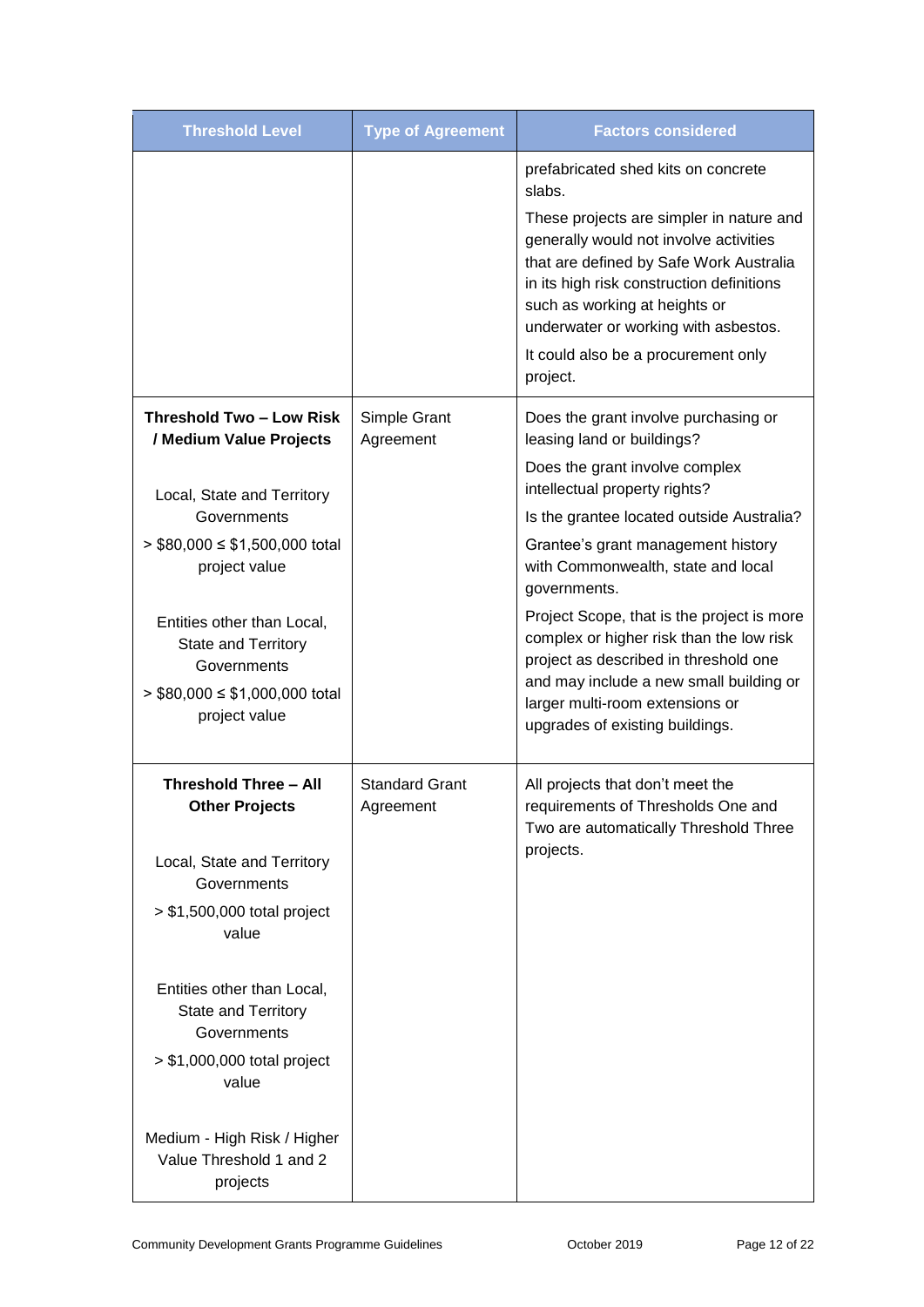### **8.2 Who will assess the grant application?**

We (Department) will assess the application against eligibility and assessment criteria including overall consideration of value with relevant money for the proposed project.

We may ask external experts/advisors to inform the assessment process. Any expert/advisor, who is not a Commonwealth Official, will be required/expected to perform their duties in accordance with the CGRGs.

- the Independent Viability Assessment will be undertaken by an appropriately qualified external consultant engaged by us and the findings of the Independent Viability Assessment will be included in the project assessment
- all information provided in the Request for Information form may be subject to an Independent Viability Assessment
- you will be notified by us if we intend to undertake an Independent Viability Assessment on your Request for Information form.

### **8.3 Who will approve grants?**

Following an assessment of the funding application, a recommendation on funding will be provided to the decision maker.

The decision maker for the CDG Programme is the relevant Minister.

The decision maker will consider whether the proposal will make proper use of Commonwealth resources, as required by Commonwealth legislation, and whether any specific requirements will be imposed as a condition of funding, should funding be approved.

Funding approval is at the discretion of the decision maker.

The decision maker's decision is final in all matters, including:

- $\blacksquare$  the approval of the grant
- the grant funding amount to be awarded
- the terms and conditions of the grant.

## 9. Notification of application outcomes

We will advise you of the outcome of your application in writing.

If you are successful, we will advise you of any specific conditions attached to the grant.

If you are unsuccessful, we will give you an opportunity to discuss the outcome.

#### **9.1 Feedback on your application**

If you are unsuccessful, you may ask for feedback within three months of being advised of the outcome. This request must be sought in writing by email at [cdg@infrastructure.gov.au.](mailto:cdg@infrastructure.gov.au) We will give written feedback within one month of your request.

## 10. Successful grant applications

### **10.1 Grant agreement**

If you are successful, you must enter into a legally binding agreement with the Commonwealth of Australia, represented by us.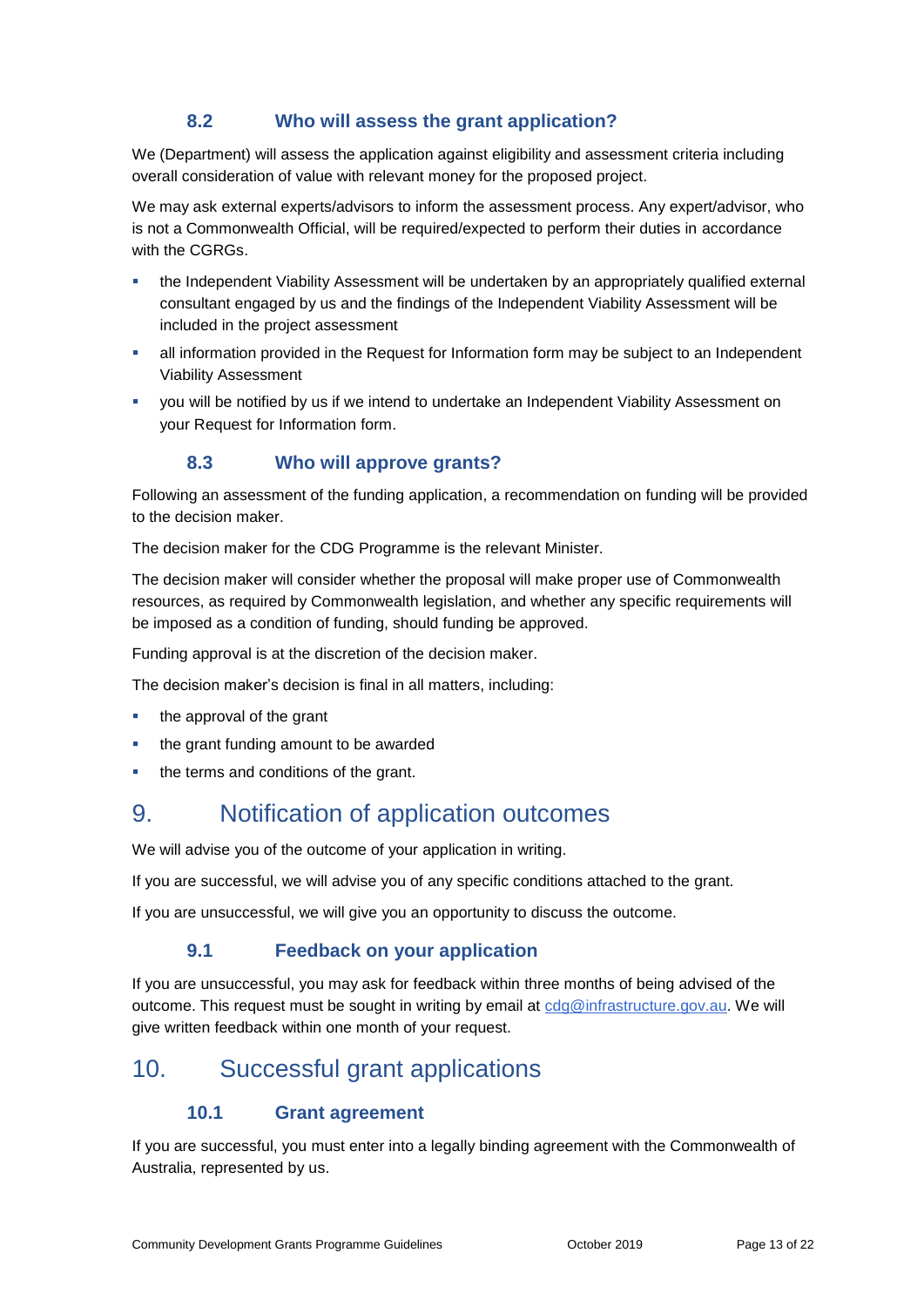We use three types of Commonwealth standard agreements in the CDG Programme. Our selection will depend on the size, complexity and risk rating of your grant project. Sample agreements are available on our website at [www.regional.gov.au.](http://www.regional.gov.au/)

Each agreement has standard terms and conditions that cannot be changed.

A schedule may be used to outline the specific grant requirements. There may be specific conditions attached to the funding approval as a result of the assessment process or further considerations by the decision maker. These will be identified in the offer of funding or during the agreement negotiations.

We will develop the agreement on the information you provided in your application. You may request changes to the agreement. However, we will review any required changes to these details to ensure they do not impact the grant as approved by the Minister.

It is recommended you familiarise yourself with the conditions of the agreement or consider seeking independent advice on the implications of agreement conditions and your capacity to meet these conditions.

We will work with you to have agreements executed within 30 days of funding approval ('execute' means both you and the Commonwealth have signed the agreement). The offer may lapse if both parties do not execute the agreement within this time.

We must execute a grant agreement with you before we can make any payments. You should not make financial commitments based on approval of funding until the agreement has been executed. If you choose to start your project before you have an executed grant agreement, you do so at your own risk

The Commonwealth may recover grant funds if there is a breach of the agreement.

### **10.2 Specific legislation, policies and industry standards**

You are required to be compliant with all relevant laws and regulations.

Wherever the Australian Government funds building and construction activities, and subject to any threshold requirements, the following special regulatory requirements apply:

- Code for Tendering and Performance of Building Work 2016 (Building Code 2016)<sup>3</sup>
- Australian Government Building and Construction WHS Accreditation Scheme (WHS Scheme).<sup>4</sup>

Where the Building Code or WHS Accreditation Scheme applies, construction activity must be undertaken by an accredited builder as specified under the Building Code and WHS Accreditation Scheme.

#### **Building Code 2016**

The Building Code is administered by relevant state and territory administrations under relevant state or territory legislation on behalf of the Fair Work Building and Construction Commission<sup>5</sup>.

The Building Code applies to all construction projects indirectly funded by the Australian Government through grants and other programs where:

-

<sup>3</sup> <https://www.abcc.gov.au/building-code>

<sup>4</sup> <http://www.fsc.gov.au/sites/fsc/needaccredited/accreditationscheme/pages/theaccreditationscheme>

<sup>5</sup> <https://www.abcc.gov.au/>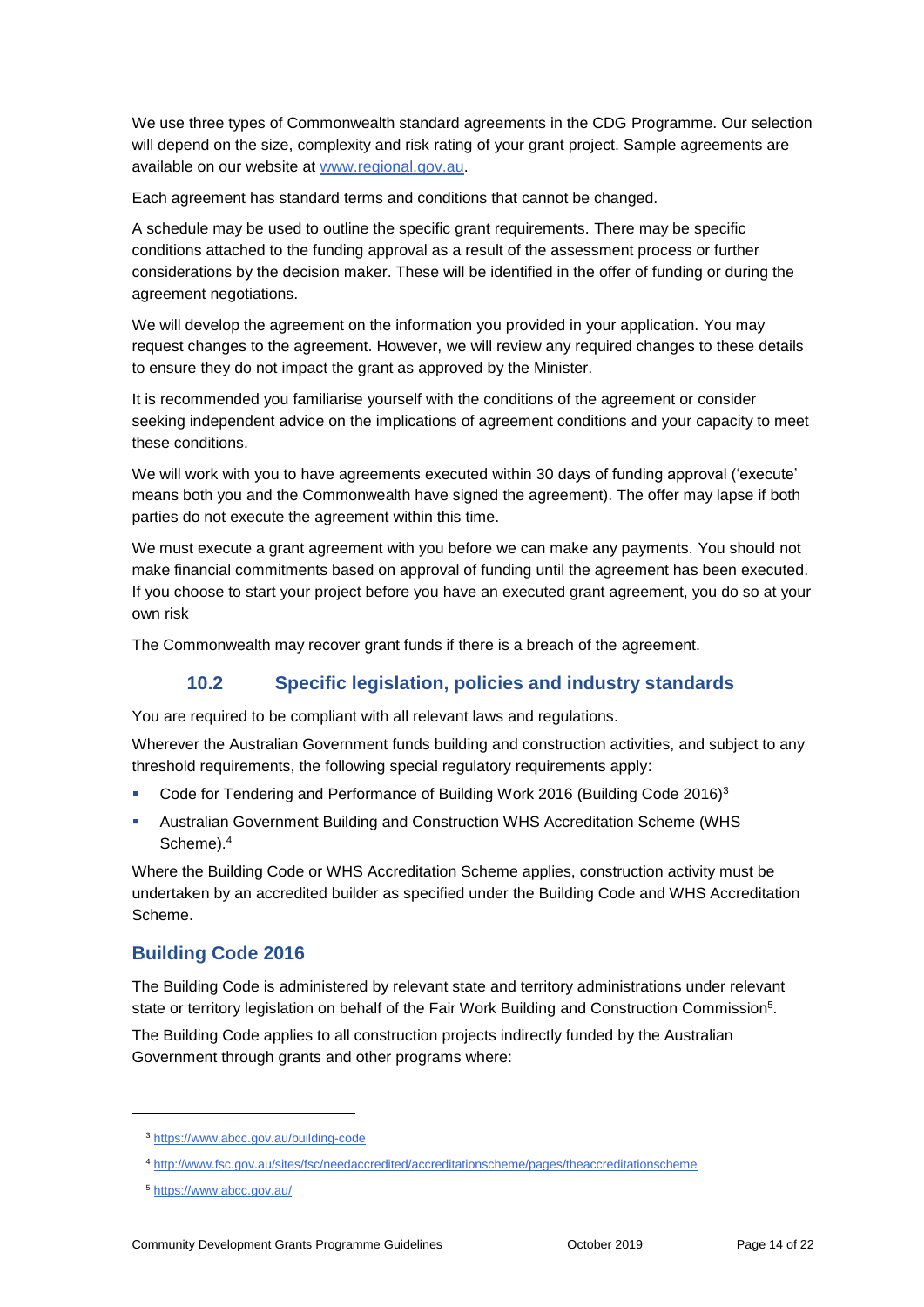- the value of Australian Government contribution to a project is at least \$5 million and represents at least 50 per cent of the total construction project value, or
- **•** regardless of the proportion of Australian Government funding, where the Australian Government contribution to a project is \$10 million or more.

#### **WHS Scheme**

The WHS Scheme is administered by the Office of the Federal Safety Commissioner <sup>6</sup> .

The Scheme applies to projects that are indirectly funded by the Australian Government where:

- the head contract under the project includes building work of \$4 million or more (GST inclusive) AND
- the value of the Australian Government contribution to the project is at least \$6 million (including GST) and represents at least 50 per cent of the total construction project, or
- the Australian Government contribution to the project is \$10 million (including GST) or more, irrespective of the proportion of Australian Government funding.

Where applicable, you must meet these requirements as specified in your agreement with the Commonwealth.

#### **10.3 How we pay the grant**

The agreement will state the:

- description of the project to be delivered, including the identified grant-funded activities
- maximum grant amount to be paid
- amount, timing and requirements of each milestone requirement
- any financial contributions you must make (if applicable)
- any financial contribution provided by a third party (if applicable).

We will not exceed the maximum grant amount under any circumstances. If you incur extra costs, you must meet them yourself.

A payment schedule will be negotiated with you. Grant funding will be paid:

- generally, in arrears
- as you achieve agreed milestones, and
- on our acceptance of satisfactory progress reports, which will include evidence of achievement of any special conditions.

#### **10.4 Grant Payments and GST**

Payments will be made as set out in the agreement.

Before any payment can be made, you will be required to provide:

- a tax invoice for the amount of the payment, and
- a satisfactory progress report and supporting documentation providing evidence of meeting the requirements for payment.

If you are registered for the Goods and Services Tax (GST), we will add GST to your grant payment where applicable.

1

<sup>6</sup> <http://www.fsc.gov.au/sites/FSC>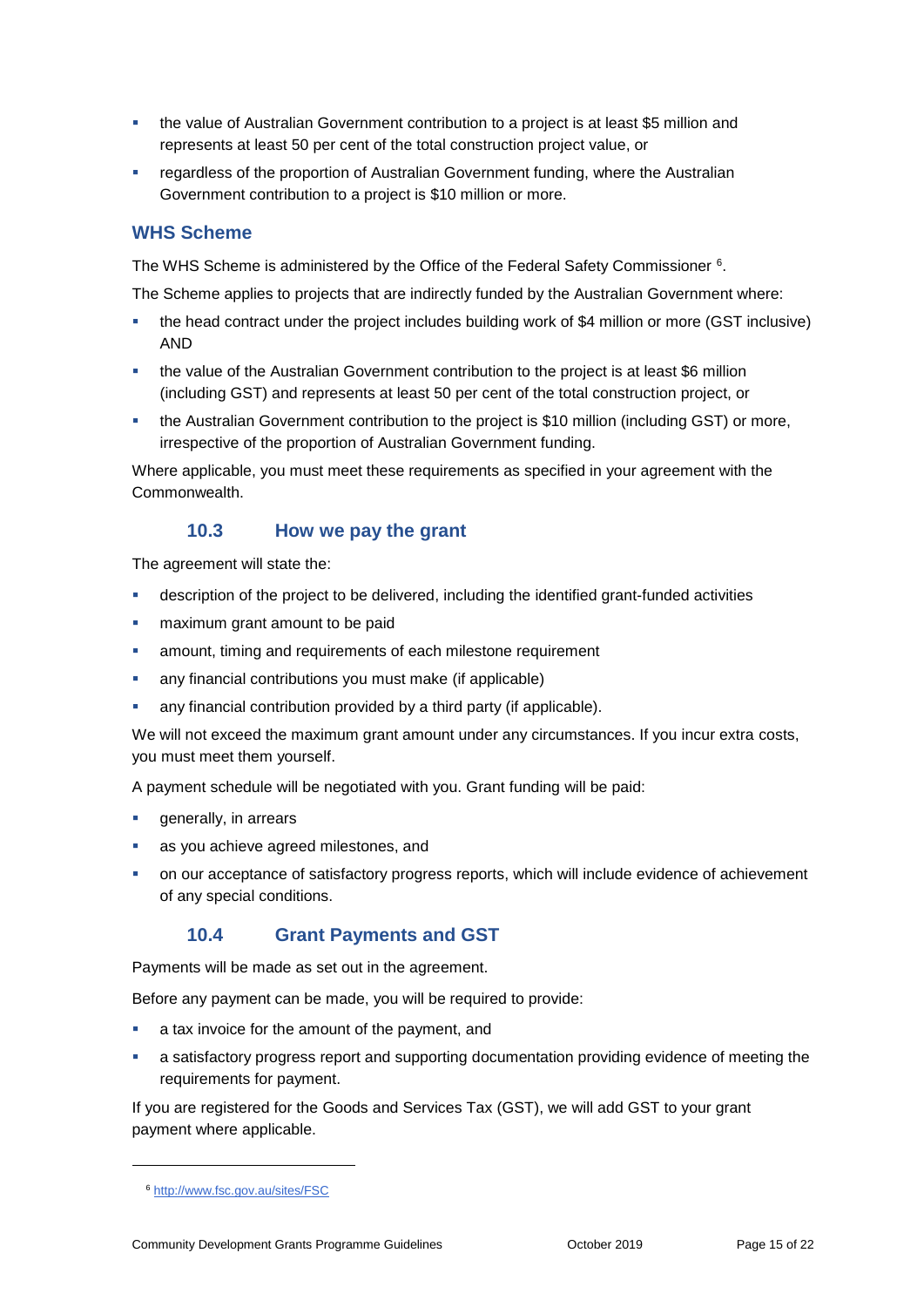- payments made by a government-related entity to another government-related entity do not attract GST.
- payments to other entities who are registered for GST will attract GST.

If you are not registered for GST contact the CDG Program Manager at [cdg@infrastructure.gov.au](mailto:cdg@infrastructure.gov.au) for further information.

You are required to notify us if your GST registration status changes during the project.

Grants are assessable income for taxation purposes, unless exempted by a taxation law. We recommend you seek independent professional advice on your taxation obligations or seek assistance from the [Australian Taxation Office](https://www.ato.gov.au/) prior to submitting a Request for Information form. We do not provide advice on tax.

## 11. Announcement of grants

Once your agreement is executed, your agreement will be listed on the GrantConnect website 21 calendar days after the date of effect as required by Section 5.3 of the [CGRGs.](http://cgrgs/)

## 12. How we monitor your grant activity

## **12.1 Keeping us informed**

You should let us know if anything is likely to affect your project or organisation.

We need to know of any key changes to your organisation or its business activities, particularly if they affect your ability to complete your grant, carry on business and pay debts due.

You must also inform us of any changes to your:

- name
- address
- nominated contact details
- bank account details
- **GST** status

If you become aware of a breach of terms and conditions under the agreement, you must contact us immediately.

You must notify us of events relating to your grant and you may be required to provide an opportunity for the Minister or their representative to attend. The requirements relating to events are identified in the agreement.

### **12.2 Reporting**

You must submit reports in line with the agreement. We will provide templates for these reports. We will remind you of your reporting obligations before a report is due. We will expect you to report on:

- progress against agreed milestones and outcomes
- contributions of partner funding directly related to the grant project, where applicable
- expenditure of the grant.

The amount of detail you provide in your reports should be relative to the size, complexity and grant amount.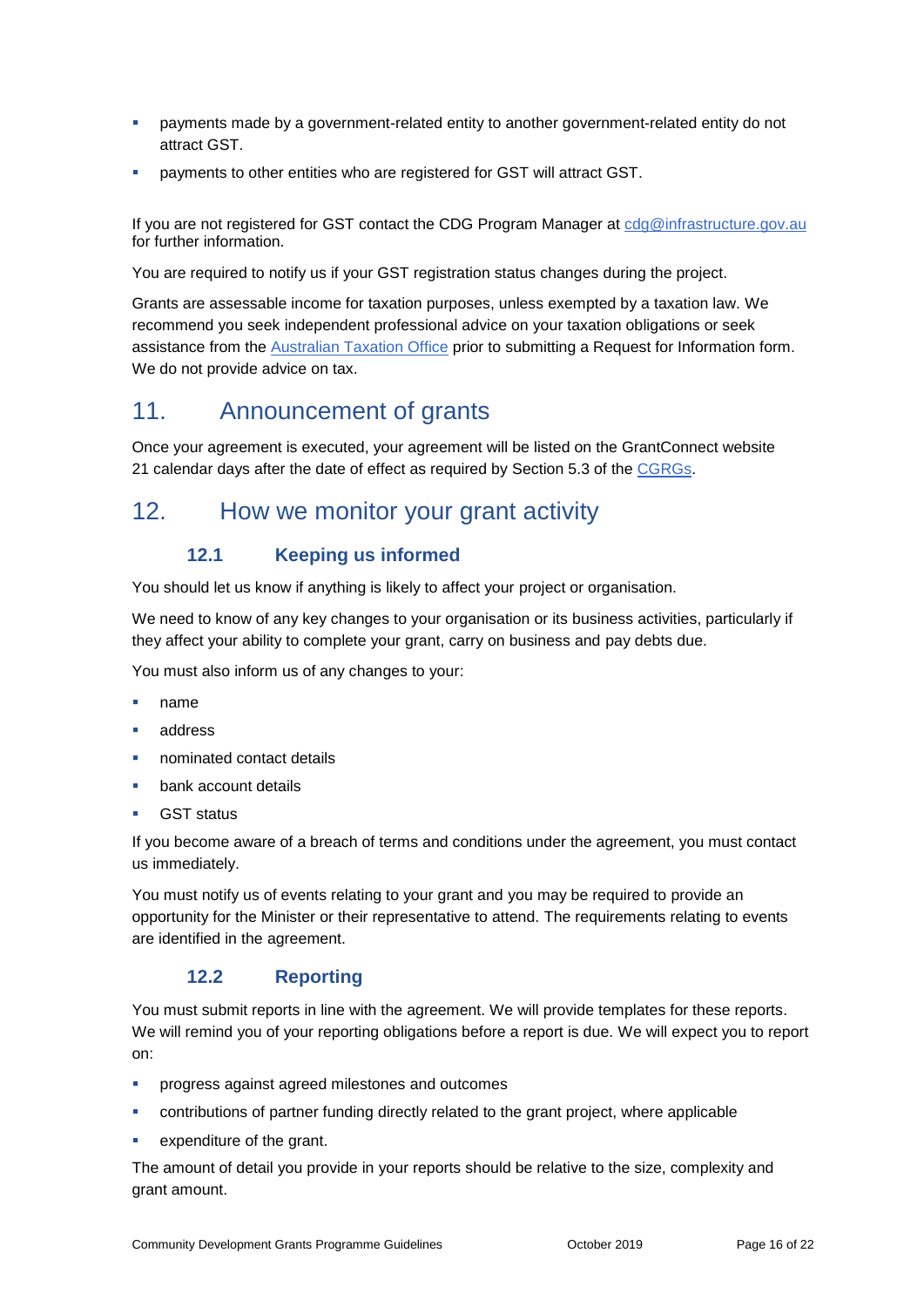We will monitor progress by assessing reports you submit and may conduct site visits or request records to confirm details of your reports if necessary. Occasionally we may need to re-examine claims, seek further information or request an independent audit of claims and payments.

#### **Progress reports**

Progress reports must:

- include evidence of your progress towards completion of agreed activities and outcomes
- show the total eligible expenditure incurred to date
- include evidence of expenditure, where applicable
- be submitted by the report due date (you can submit reports ahead of time if you have completed relevant activities).

We will only make grant payments when we receive satisfactory progress reports.

You must discuss any reporting delays with us as soon as you become aware of them.

#### **Ad-hoc reports**

We may ask you for ad-hoc reports on your grant. This may be to provide an update on progress, or any significant delays or difficulties in completing the grant project.

#### **Completion report**

When you complete the grant project, you must submit a completion report.

Final reports must:

- identify if and how outcomes have been achieved
- include the agreed evidence as specified in the agreement
- identify the total eligible expenditure incurred
- include evidence of expenditure, where applicable
- be submitted within the timeframe identified in the schedule at the completion of the project, and in the format provided in the agreement.

#### **12.3 Financial declaration and audited financial acquittal report**

We may ask you to provide a declaration that the grant money was spent in accordance with the agreement and to report on any underspends of the grant money.

In addition, we may ask you to provide an independently audited financial acquittal report. A financial acquittal report will verify that you spent the grant in accordance with the agreement.

#### **12.4 Grant agreement variations**

We recognise that unexpected events may affect your progress. In these circumstances, you can request a variation to your agreement. You can request a variation by completing a Request for Variation form to be supplied by us.

You should not assume that a variation request will be successful. We will consider your request based on provisions in the agreement and the likely impact on achieving outcomes.

#### **12.5 Compliance visits and record keeping**

We may visit you during or at the completion of your grant activity to review your compliance with the agreement. We will provide you with reasonable notice of any compliance visit.

We may also inspect the records you are required to keep under the agreement.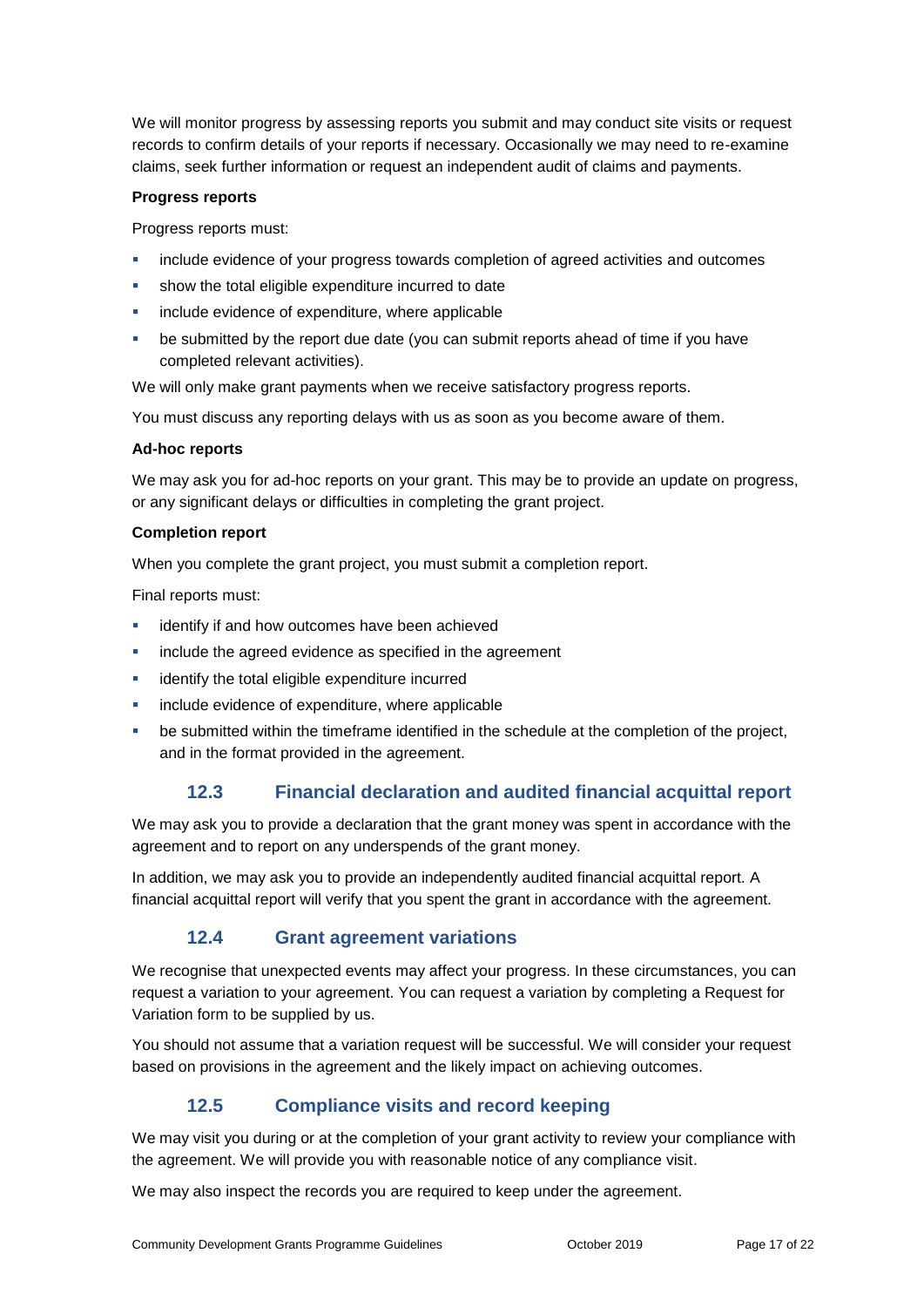### **12.6 Evaluation**

We will evaluate the CDG Programme to measure how well the outcomes and objectives have been achieved. We may use information from your application and reports for this purpose. We may also interview you, or ask you for more information to help us understand how the grant impacted you and to evaluate how effective the CDG Programme was in achieving its outcomes.

The nature of information required will be determined with consideration to the complexity and purpose of the project to be funded. Details will be included in the agreement.

### **12.7 Acknowledgement and publicity**

Successful funding grantees will be required to comply with a range of branding and recognition requirements, which may require holding an official opening event. These requirements are identified in the agreement and guidance is provided on our website.

We will also require you to notify us of other events relating to your project where you may be required to provide opportunities for the relevant Minister or government representative to attend. These requirements are identified in the agreement.

## 13. Probity

The Australian Government will make sure that the grant opportunity process is fair, is in accordance with the published guidelines, incorporates appropriate safeguards against fraud, unlawful activities and other inappropriate conduct, and is consistent with the CGRGs.

These guidelines may be changed from time-to-time by us. When this happens, the revised guidelines will be published on GrantConnect.

### **13.1 Enquiries and feedback**

Any questions you have about grant decisions for this grant opportunity should be sent to [cdg@infrastructure.gov.au.](mailto:cdg@infrastructure.gov.au)

Our Complaints Management procedures apply to complaints about this grant opportunity. All complaints about a grant process must be provided in writing by either:

Using the online feedback and complaints form at: <https://www.infrastructure.gov.au/utilities/feedback.aspx>

Email to: [clientservice@infrastructure.gov.au](mailto:clientservice@infrastructure.gov.au)

Mail to: Director, Governance Section

Department of Infrastructure, Transport, Cities and Regional Development

GPO Box 594

CANBERRA ACT 2601

If you do not agree with the way we have handled your complaint, you may complain to the [Commonwealth Ombudsman.](http://www.ombudsman.gov.au/) The Ombudsman will not usually look into a complaint unless the matter has first been raised directly with us.

The Commonwealth Ombudsman can be contacted on:

Phone (Toll free): 1300 362 072 Email: [ombudsman@ombudsman.gov.au](mailto:ombudsman@ombudsman.gov.au) Website: [www.ombudsman.gov.au](http://www.ombudsman.gov.au/)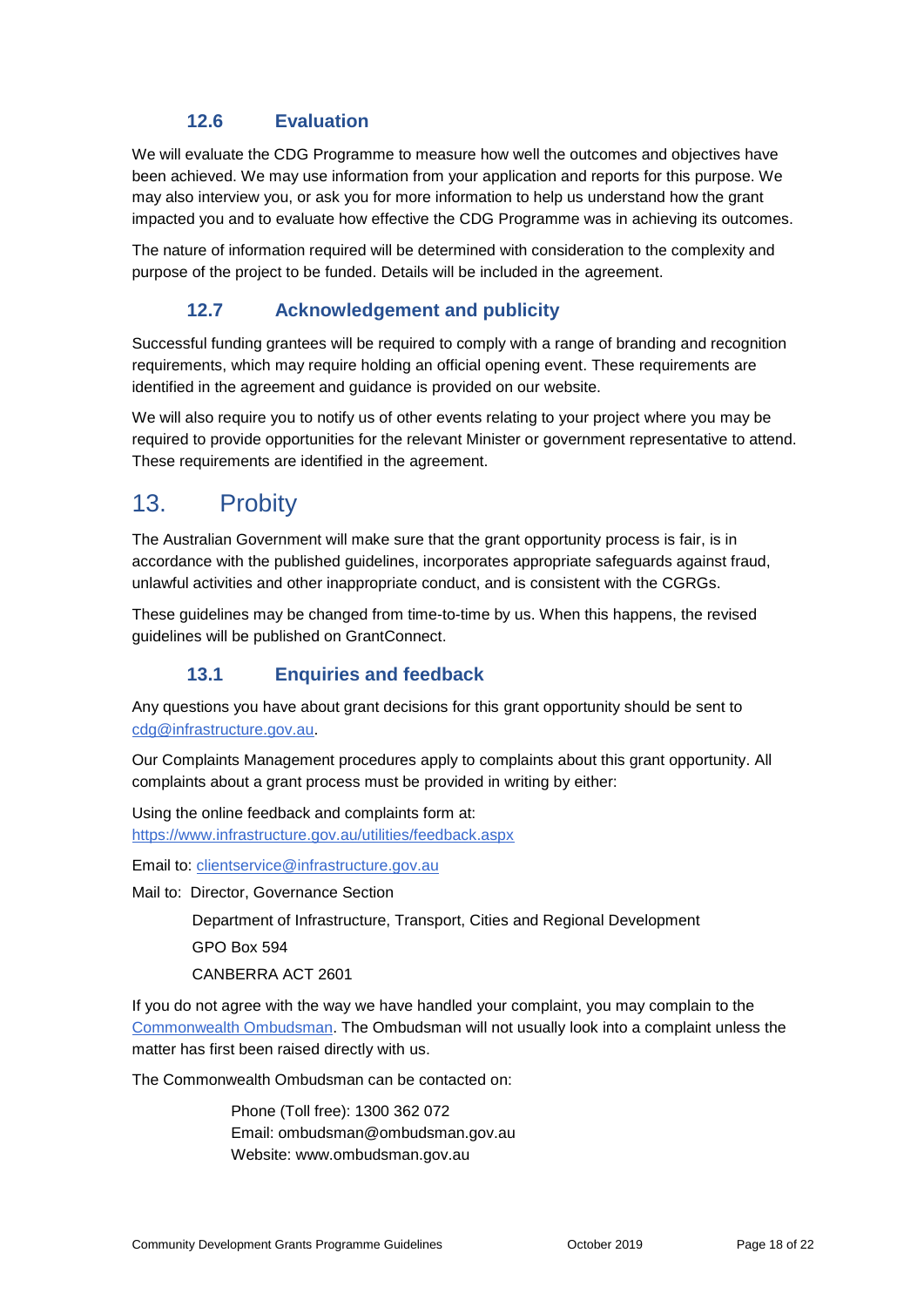## **13.2 Conflicts of interest**

Any conflicts of interest could affect the performance of the grant opportunity. There may be a [conflict of interest,](http://www.apsc.gov.au/publications-and-media/current-publications/aps-values-and-code-of-conduct-in-practice/conflict-of-interest) or perceived conflict of interest, if the Department's staff, any member of a committee or advisor and/or you or any of your personnel:

- has a professional, commercial or personal relationship with a party who is able to influence the application selection process, such as an Australian Government officer
- has a relationship with or interest in, an organisation, which is likely to interfere with or restrict the applicants from carrying out the proposed activities fairly and independently or
- has a relationship with, or interest in, an organisation from which they will receive personal gain because the organisation receives a grant under the grant program.

You will be asked to declare, as part of your application, any perceived or existing conflicts of interests or that, to the best of your knowledge, there is no conflict of interest.

If you later identify an actual, apparent, or perceived conflict of interest, you must inform us in writing immediately.

Conflicts of interest for Australian Government staff will be handled as set out in the Australian [Public Service Code of Conduct \(Section 13\(7\)\)](http://www8.austlii.edu.au/cgi-bin/viewdoc/au/legis/cth/consol_act/psa1999152/s13.html) of the *[Public Service Act 1999](https://www.legislation.gov.au/Series/C2004A00538)*. Officials involved in the CDG Programe, including the decision maker must also declare any conflicts of interest.

Further information on Conflict of Interest is provided in the Request for Information form and the agreement.

### **13.3 Privacy**

We treat your personal information according to the *[Privacy Act 1988](https://www.legislation.gov.au/Details/C2014C00076)* and the [Australian Privacy](https://www.oaic.gov.au/privacy-law/privacy-act/australian-privacy-principles)  [Principles.](https://www.oaic.gov.au/privacy-law/privacy-act/australian-privacy-principles) This includes letting you know:

- what personal information we collect
- why we collect your personal information
- who we give your personal information to.

Your personal information can only be disclosed to someone else for the primary purpose for which it was collected, unless an exemption applies.

The Australian Government may also use and disclose information about grant applicants and grant recipients under this grant opportunity in any other Australian Government business or function. This includes disclosing grant information on GrantConnect as required for reporting purposes and giving information to the Australian Taxation Office for compliance purposes.

We may share the information you give us with other Commonwealth entities for purposes including government administration, research or service delivery, according to Australian laws.

As part of your application, you declare your ability to comply with the *Privacy Act 1988* and the Australian Privacy Principles and impose the same privacy obligations on officers, employees, agents and subcontractors that you engage to assist with the activity, in respect of personal information you collect, use, store, or disclose in connection with the activity. Accordingly, you must not do anything, which if done by the Department would breach an Australian Privacy Principle as defined in the Act.

## **13.4 Confidential Information**

Other than information available in the public domain, you agree not to disclose to any person, other than us, any confidential information relating to the grant application and/or agreement,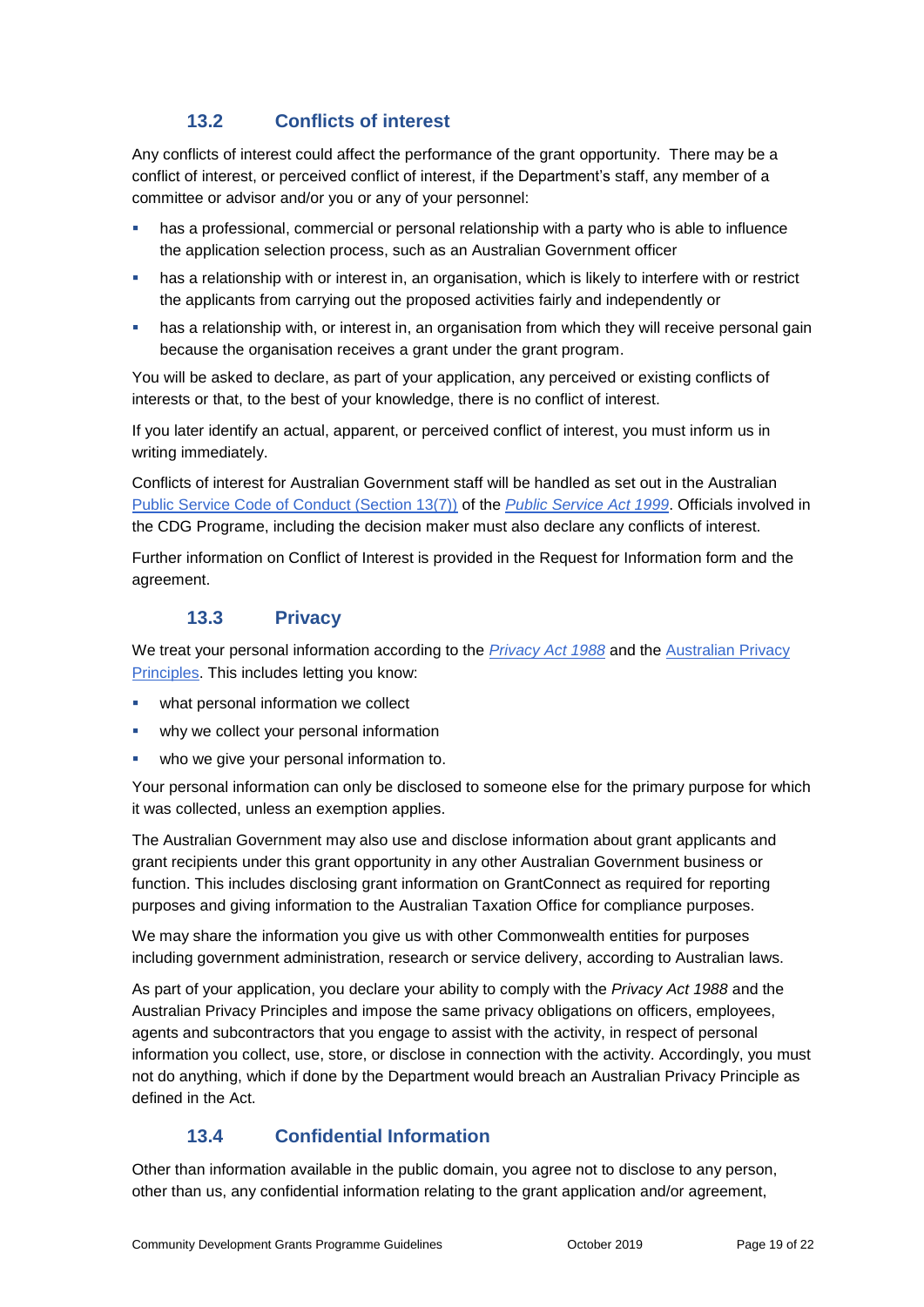without our prior written approval. The obligation will not be breached where you are required by law, Parliament or a stock exchange to disclose the relevant information or where the relevant information is publicly available (other than through breach of a confidentiality or non-disclosure obligation).

We may at any time, require you to arrange for you; or your employees, agents or subcontractors to give a written undertaking relating to nondisclosure of our confidential information in a form we consider acceptable.

We will keep any information in connection with the agreement confidential to the extent that it meets all of the three conditions below:

- 1. you clearly identify the information as confidential and explain why we should treat it as confidential
- 2. the information is commercially sensitive
- 3. revealing the information would cause unreasonable harm to you or someone else.

We will not be in breach of any confidentiality agreement if the information is disclosed to:

- other Commonwealth employees and contractors to help us manage the program effectively
- employees and contractors of our department so we can research, assess, monitor and analyse our programs and activities
- employees and contractors of other Commonwealth agencies for any purposes, including government administration, research or service delivery
- other Commonwealth, State, Territory or local government agencies in program reports and consultations
- **the Auditor-General, Ombudsman or Privacy Commissioner**
- the responsible Minister or Parliamentary Secretary
- a House or a Committee of the Australian Parliament.

The agreement may also include any specific requirements about special categories of information collected, created or held under the agreement.

#### **13.5 Freedom of information**

All documents in the possession of the Australian Government, including those about this grant opportunity, are subject to the *[Freedom of Information Act 1982](https://www.legislation.gov.au/Series/C2004A02562)* (FOI Act)*.*

The purpose of the FOI Act is to give members of the public rights of access to information held by the Australian Government and its entities. Under the FOI Act, members of the public can seek access to documents held by the Australian Government. This right of access is limited only by the exceptions and exemptions necessary to protect essential public interests and private and business affairs of persons in respect of whom the information relates.

All Freedom of Information requests must be referred to the Freedom of Information Coordinator in writing.

By mail: Freedom of Information Coordinator GPO Box 594 CANBERRA ACT 2601 By email: foi@infrastructure.gov.au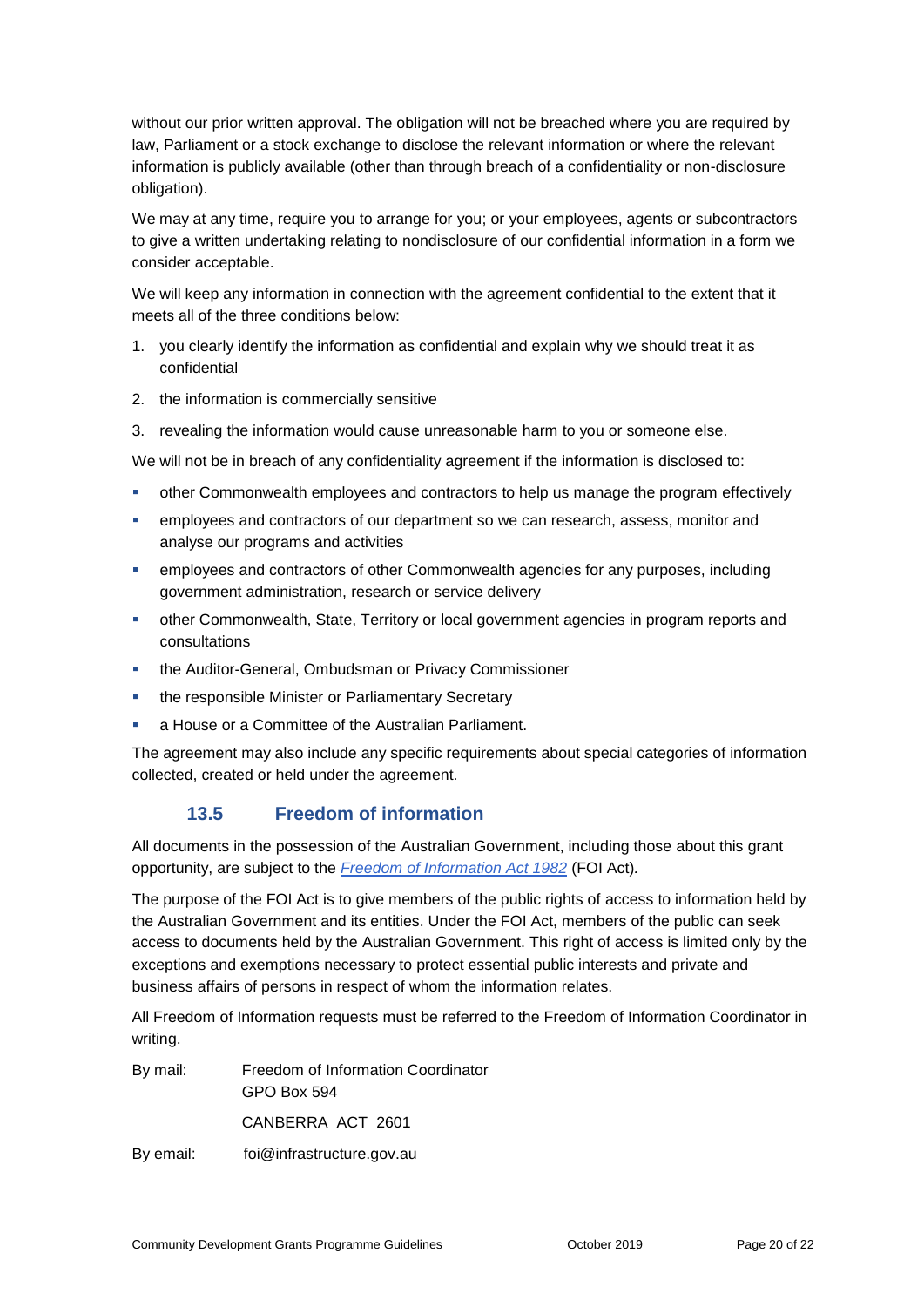## Appendix A. Glossary

| <b>Term</b>                                                       | <b>Definition</b>                                                                                                                                                                                                                                                                                                                                                                           |
|-------------------------------------------------------------------|---------------------------------------------------------------------------------------------------------------------------------------------------------------------------------------------------------------------------------------------------------------------------------------------------------------------------------------------------------------------------------------------|
| accountable authority                                             | see subsection 12(2) of the <b>Public Governance</b> ,<br>Performance and Accountability Act 2013                                                                                                                                                                                                                                                                                           |
| application process                                               | refers to the steps that must be followed by potential<br>grantees to be considered for a grant. It includes the forms,<br>and written documentation, which contain eligibility and any<br>assessment criteria to be satisfied.                                                                                                                                                             |
| assessment criteria                                               | are the specified principles or standards, against which<br>applications will be judged. These criteria are also used to<br>assess the merits of proposals.                                                                                                                                                                                                                                 |
| commencement date                                                 | the expected start date for the grant activity.                                                                                                                                                                                                                                                                                                                                             |
| completion date                                                   | the expected date that the grant activity must be completed<br>and the grant spent by.                                                                                                                                                                                                                                                                                                      |
| Commonwealth entity                                               | a Department of State, or a Parliamentary Department, or a<br>listed entity or a body corporate established by a law of the<br>Commonwealth. See subsections 10(1) and (2) of the<br>PGPA Act.                                                                                                                                                                                              |
| <b>Commonwealth Grants Rules and</b><br><b>Guidelines (CGRGs)</b> | establish the overarching Commonwealth grants policy<br>framework and articulate the expectations for all non-<br>corporate Commonwealth entities in relation to grants<br>administration. Under this overarching framework, non-<br>corporate Commonwealth entities undertake grants<br>administration based on the mandatory requirements and<br>key principles of grants administration. |
| date of effect                                                    | the date on which an agreement is signed or a specified<br>starting date.                                                                                                                                                                                                                                                                                                                   |
| decision maker                                                    | the person who makes a decision to award a grant. The<br>decision maker for the CDG Programme is the relevant<br>Minister.                                                                                                                                                                                                                                                                  |
| Department                                                        | the Department of Infrastructure, Transport, Cities and<br>Regional Development.                                                                                                                                                                                                                                                                                                            |
| eligible activities                                               | the activities undertaken by a grantee in relation to a project<br>that are eligible for funding support.                                                                                                                                                                                                                                                                                   |
| eligible application                                              | an application for grant funding under the CDG Programme<br>that the Program Delegate has determined is eligible for<br>assessment in accordance with these guidelines.                                                                                                                                                                                                                     |
| eligibility criteria                                              | refers to the mandatory criteria which must be met to qualify<br>for a grant. Assessment criteria applies in addition to<br>eligibility criteria.                                                                                                                                                                                                                                           |